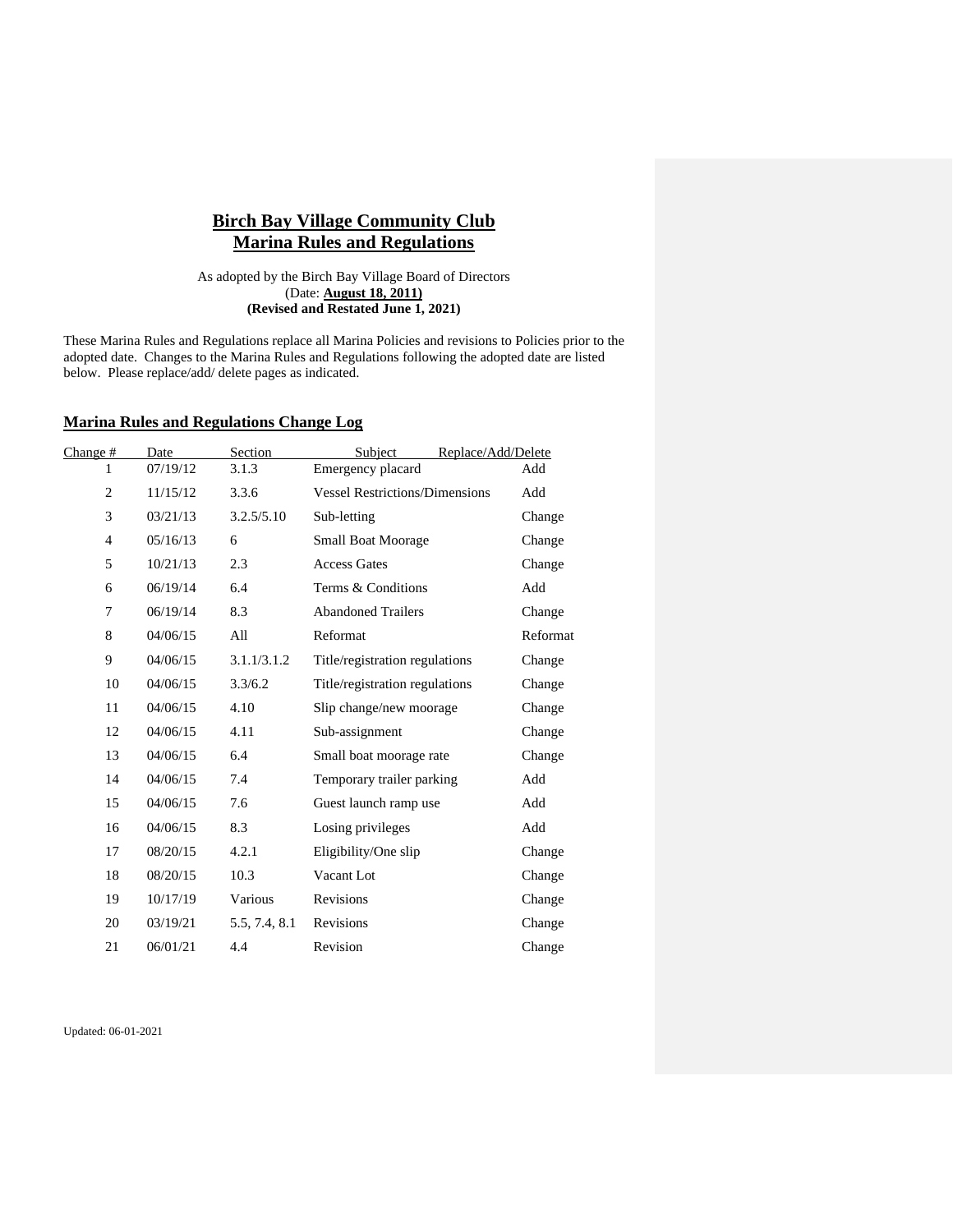### **Table of Contents**

## **Section**

## **1. Introduction**

- 1.1 Purpose of Marina Rules and Regulations
- 1.2 Rules and Regulations Applicability
- 1.3 Definitions
- 1.4 Applicable General Conditions
- 1.5 Notification of Marina Rules and Regulations
- 1.6 Enforcement of Rules and Regulations
- 1.7 Marina Administration (BBVCC / Marina Committee)

### **2. Safety/Environmental/Security**

- 2.1 Safety
- 2.2 Environmental
- 2.3 Security

## **3. Eligibility – General Marina**

- 3.1 Vessel and Trailer Identification Requirements<br>3.2 Vessel Insurance Requirements
- Vessel Insurance Requirements

## **4. Moorage Fees / Assignment**

- 4.1 Application Process
- 4.2 Eligibility Requirements
- 4.3 Vessel Restrictions and Dimensions
- 4.4 Seaworthiness Definitions
- 4.5 Moorage Fees
- 4.6 Buffer Zones
- 4.7 Moorage Collection Schedule<br>4.8 Waiting List Policy
- Waiting List Policy
- 4.9 Moorage Assignments
- 4.10 Moorage Reassignments4.11 Sub-Assignment of Moorage
- 4.12 Voluntary Moorage Termination
- 4.13 Involuntary Moorage Cancellation
- 4.14 Keys

## **5. Usage Rules and Regulations – General Marina**

- 5.1 Discharge of Sewage
- 5.2 Disposal of Trash and Recyclables
- 5.3 Hazardous Material Storage / Disposal / Spills
- 5.4 Fueling
- 5.5 Marina Slip / Docks / Fingers / Pilings Storage
- 5.6 Shore Power / Water Usage
- 5.7 Vessel Maintenance / Repairs
- 5.8 Contractor Responsibilities
- 5.9 Vessel Owner Responsibilities
- 5.10 Signs

REVISED 03-18-2021 **Page 2 of 21** BBVCC Marina R&R's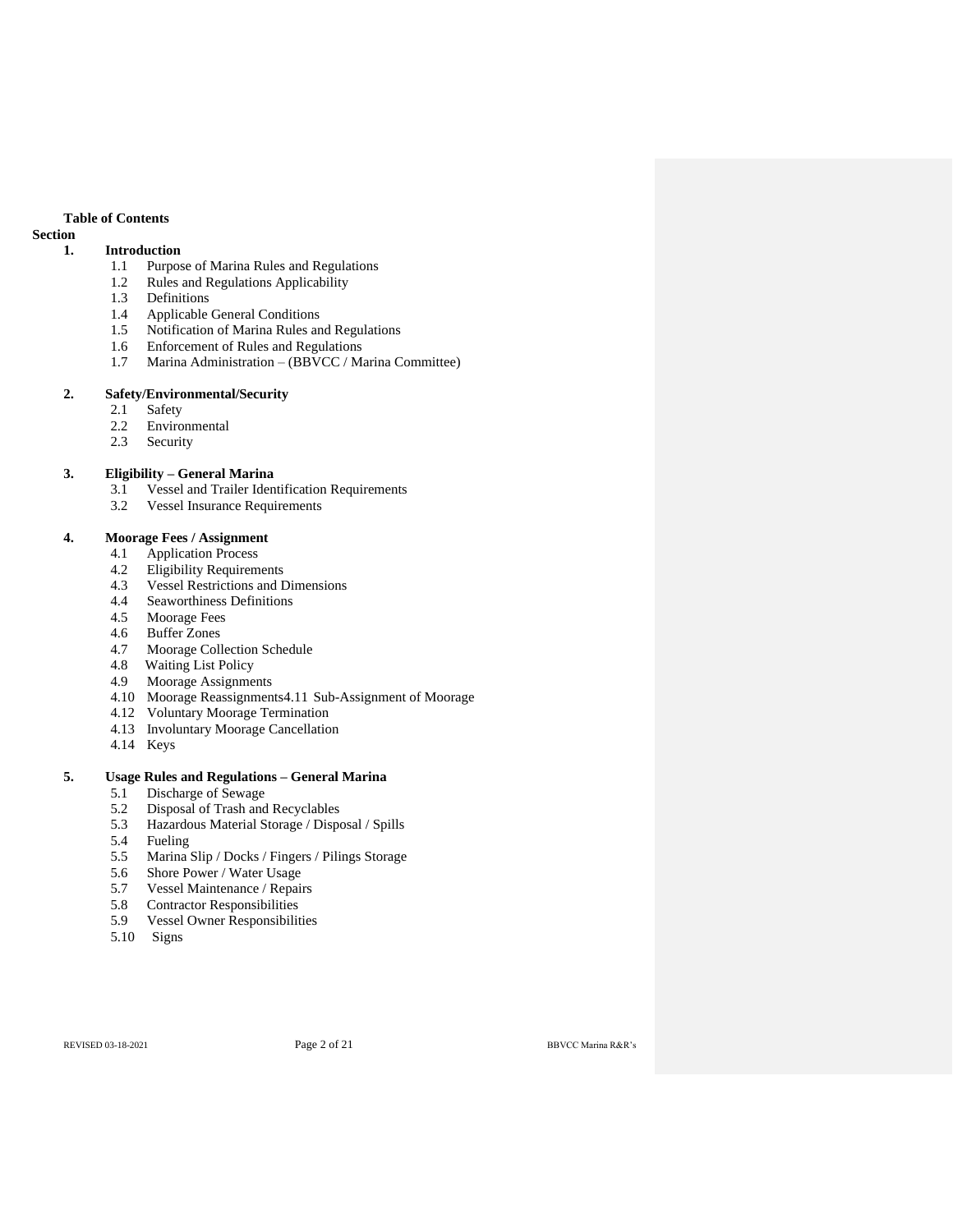## **6. Monthly Moorage**

- 6.1 Eligibility
- 6.2 Application
- 6.3 Fees
- 6.4 Terms and Conditions
- 6.5 Decals

## **7. Launch Ramp Usage**

- 7.1 Eligibility
- 7.2 Application
- 7.3 Fees
- 7.4 Terms and Conditions
- 7.5 Decals
- 7.6 Guest Use of Launch Ramp

## **8. Dry Storage**

- 8.1 Eligibility
- 8.2 Storage Use Restrictions
- 8.3 Abandoned Trailers and/or Boats
- 8.4 Kayak/Canoe Storage

## **9. Fuel Dock**

- 9.1 Eligibility
- 9.2 Fuel Card Application
- 9.3 Terms and Conditions
- 9.4 Fuel Rates
- 9.5 Keys

## **10. Privately Owned Moorage**

- 10.1 Vessel Usage Eligibility
- 10.2 Decals
- 10.3 Vacant Lots

## **11. Guest Moorage**

- 11.1 Eligibility
- 11.2 Registration

## **12. Fee Summary**

- 12.1 Marina user fee
- 12.2 Moorage fee
- 12.3 Guest launch fee
- 12.4 Storage fee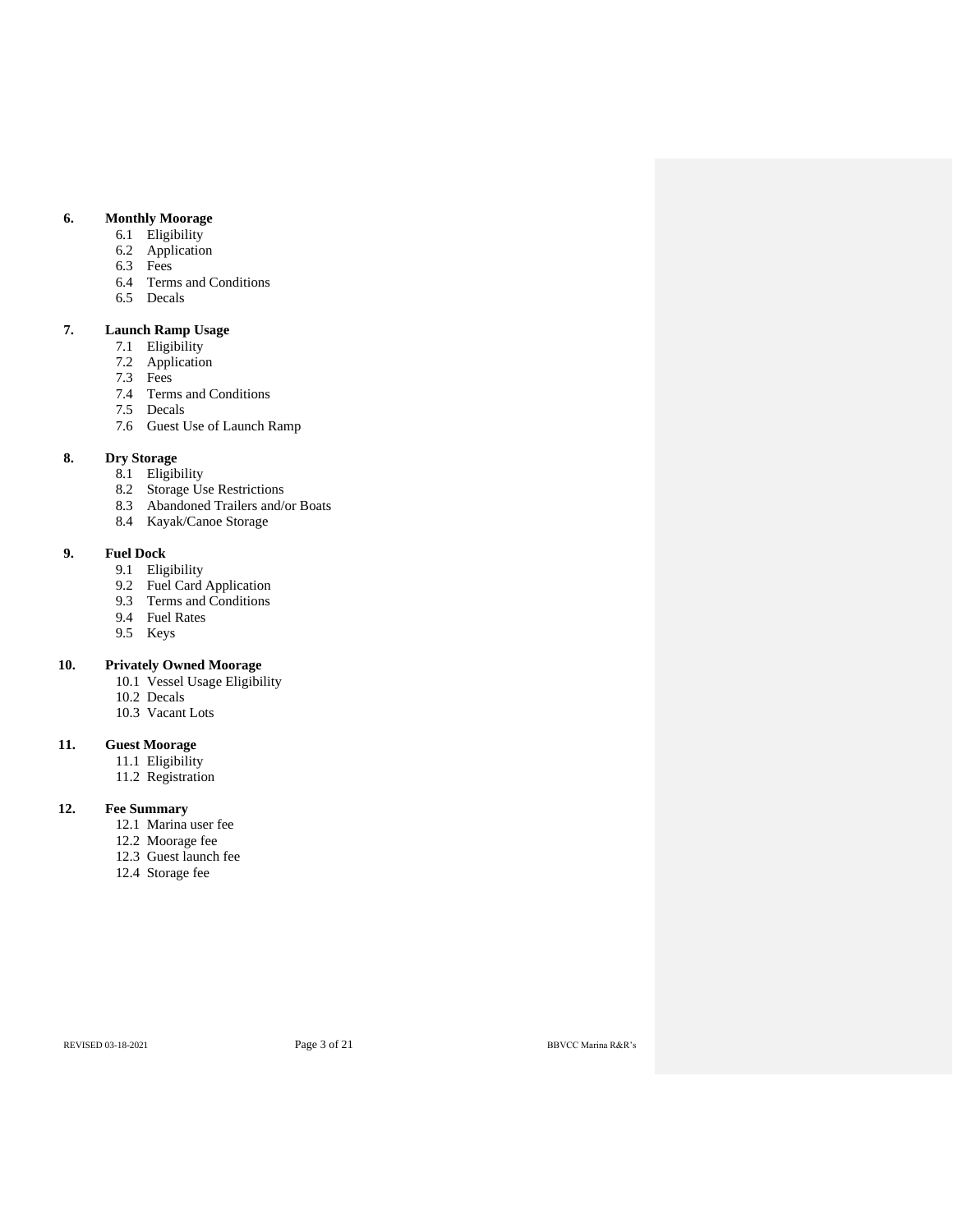### **Birch Bay Village Community Club Marina Rules and Regulations**

#### **1. Introduction**

#### **1.1 Purpose of Marina Rules and Regulations**

The purpose of the Marina Rules and Regulations is to promote the safe and efficient use and operation of the marina for Birch Bay Village Community Club Marina members and their guests.

### **1.2 Rules and Regulations Applicability**

These Rules and Regulations apply to all users of the Marina and its facilities. They govern Birch Bay Village lot owners, renters, and guests while inside the boundaries of Birch Bay Village. All vessels, vehicles, or persons using the Birch Bay Village Community Club (BBVCC) Marina facilities are subject to all rules and regulations, and changes thereto, prescribed by the BBVCC Club Board of Directors.

### **1.3 Definitions**

- **A. Marina:** Includes all waters, docks, fingers, land, buildings, and other appurtenances within the boundaries of the BBVCC Marina.
- **B. Marina Member:** Defined as any person who owns a lot or rents a house in BBVCC Community and who has paid the appropriate marina fees for a vessel moorage / launch privilege or, in the case of owners of private docks, has paid the current annual marina usage fee.
- **C. User:** Marina member and/or guests or another authorized person using the marina.
- **D. Vessel:** Refers to all variety of watercraft for personal recreation and transportation. **E. Guest or Visitor Vessel:** A vessel using the marina that is not owned by a BBVCC marina member.
- **F. Commercial Vessel:** Vessel that is used in any type of business or commercial activity, such as commercial fishing or charter service.
- **G. Dock:** Main walkway (e.g. A, B, C, D, E docks)
- **H. Finger:** Lateral walkways attached to a main dock having one or more slips.
- **I.** Slip: A moorage space assigned to accommodate one boat.
- **J.** Vessel Length: Overall length which includes bow and stern overhangs such as anchors, swim steps, dinghy supports, and outboard motors.
- **K. Billable Vessel Length:** Overall length of the vessel plus a five (5) foot buffer zone to each vessel (includes vessel length plus outboard motors raised, dinghies, bowsprits, and any other overhangs or equipment). When more than one vessel is assigned to one pier, they will be billed proportionally for the entire finger length.
- **L. 66% Rule:** Where the overall billable vessel length including (5) foot buffer zone occupies 66% of the finger length, the vessel owner may be assigned and billed for the total finger length. Finger length is measured from the edge of the main walkway dock to the end of the finger. Finger space occupied by diagonal braces and/or approved dock boxes at the main walkway corner will be included in the finger length measurement.
- **M.** Harbormaster: BBVCC General Manager
- **N.** General Marina: Birch Bay Village Marina NOT including private docks.
- **O.** Seaworthy: For the purpose of this rule, Seaworthy means that the vessels' hull, keel, decking, cabin and mast are structurally sound and generally free from dry rot or other similar defect or deficiency.

REVISED 03-18-2021 **Page 4 of 21** BBVCC Marina R&R's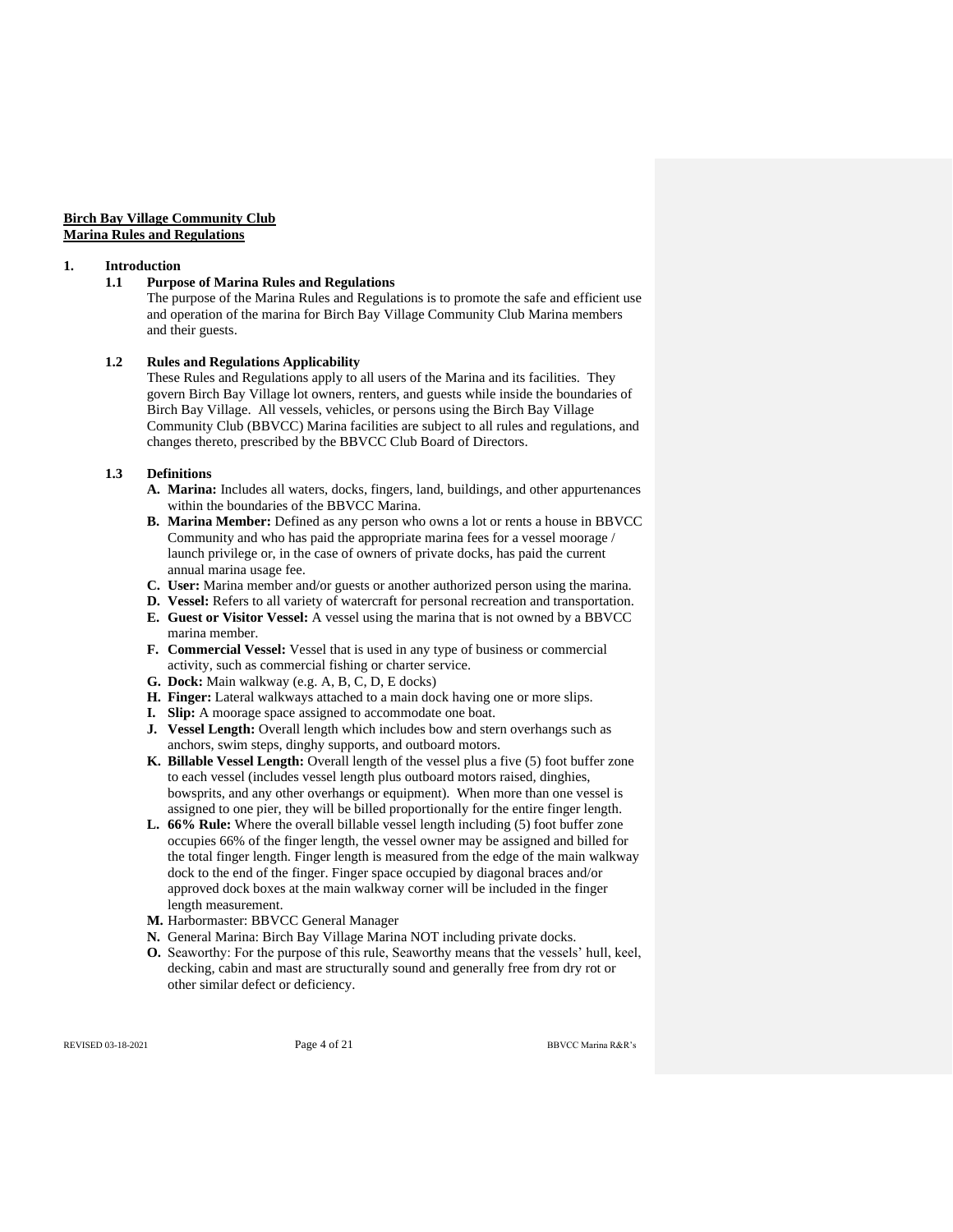- **P. Operable:** For the purpose of this rule *operable* means the ability of a vessel to maneuver safely under its own power, whether it is sail or engine. Sailboats are to have operating propulsion systems for maneuvering in the marina and the entry/exit channel.
- **Q. Marina Users Fee:** An annual fee applied to every marina user. It includes launch and retrieval privileges for the member only.
- **R.** Guest Launch: A usage fee paid each time a guest launches/retrieves their boat.
- **S.** Guest Moorage: A daily usage fee paid by a guest for Guest moorage.
- **T.** Guest Dock Power Fee: A daily usage fee for Guest dock power.

### **1.4 Applicable General Conditions**

All users of the BBVCC Marina do so at their own risk. No warranty or representation is made by Birch Bay Village Community Club concerning the condition of marina facilities, including but not limited to the docks, piers, floats, fingers, decks, cleats, power or water service, gates, launch ramp facilities, fueling facilities or fuel quality or the suitability or appropriateness of any such facilities, structures, improvements, fixtures, services or equipment to the needs or requirements of any marina user.

No warranty or representation is made by BBVCC concerning the depth, condition or any other aspect of the marina basin, channel or surrounding area or approaches.

All users of the marina or any facility appurtenant or related thereto, by virtue of such use, agree to indemnify BBVCC with respect to any claim, damage or injury suffered by any person or to any property, including damage to BBVCC facilities or structures or to the person or property of user, user's guests, agents, officers, directors or invitees and further agrees by virtue of such use to hold harmless BBVCC from any such claim by any person or entity, which claim, damage or injury arises from or is in any way related to the user's use of the marina or related or appurtenant facilities.

#### **1.5 Notification of Marina Rules and Regulations**

Birch Bay Village Marina Members are responsible to obtain a copy of the BBVCC Marina Rules and Regulations from the BBVCC Office

When a "first-time" marina member pays for marina usage/launch the Office will verify that they have received a copy of the Marina Rules and Regulations. Signature on the application for marina privileges, whether new or renewal constitutes an acknowledgement that the marina member will abide by the current Marina Rules and Regulations.

#### **1.6 Enforcement of Rules and Regulations**

- **1.6.1** General Marina users violating these Rules and Regulations will be notified in writing by the BBVCC Harbormaster and will be subject to cancellation of moorage, impoundments and/or removal of users' vessel (and/or trailer) and imposition of fines and penalties associated therewith.
- **1.6.2** Charges for the impoundment and/or removal of a users' vessel will be assessed against the owner (s) of the vessel and/or the property owner in the event the vessel is owned by a guest or renter.

If not paid in a timely manner a property lien may be obtained and related charges and administrative fee will be added to the amount owed.

REVISED 03-18-2021 **Page 5 of 21 Page 5 of 21** BBVCC Marina R&R's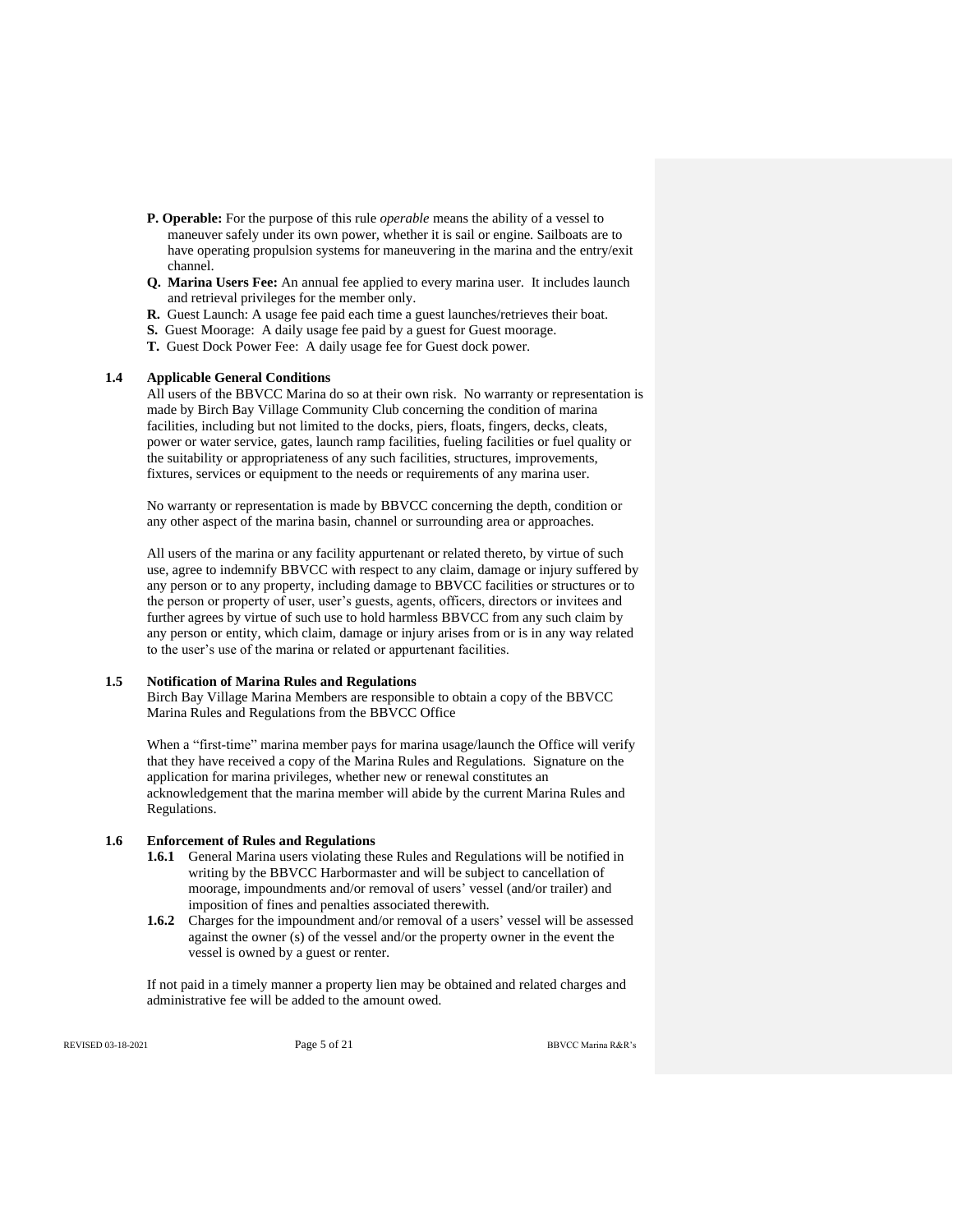#### **1.7 Marina Administration** (**BBVCC / Marina Committee)**

Daily administration of the marina, maintenance/repair, marina fee collection, moorage assignment and all other administrative functions as directed by the BBVCC Board of Directors is the responsibility of the Harbormaster.

The Marina Committee operates as an oversight group for BBVCC members on the operation of the marina and is responsible to the Board of Directors for suggestions and policy changes that may become necessary for continued efficient operation.

The BBVCC Board of Directors, BBVCC General Manager, and the BBVCC Marina Committee are sensitive to valid suggestions or complaints from BBVCC members. BBVCC members should either submit their suggestions or concerns in writing to the Harbormaster, present their suggestion or concern to the BBVCC Board of Directors at the monthly BBVCC Board of Directors meeting, or at a BBVCC Marina Committee meeting.

## **2. Safety / Environmental / Security**

## **2.1 Safety**

**2.1.1 Fueling:** Fueling is only allowed at Fuel Dock. (See Fuel Dock use requirements, Section 9).

**DANGER** – Fueling from hand-carried containers is extremely hazardous and is FORBIDDEN within the Marina.

- **2.1.2 Storage on Docks or Fingers:** See paragraph 5.5
- **2.1.3 Maneuvering/Speed Limit:** Moorage shall not be granted to any vessel which, when such vessel is moored, would impinge adversely on the reasonable and safe maneuverability and traverse of any other vessel in the marina; or to any vessel which would present a potential hazard to other vessels, docks, or other marina facilities.

**The speed limit for vessels in the marina is NO WAKE.**

- **2.1.4 Children:** Children under twelve (12) years of age must be accompanied by an adult while on pier, floats, and fingers and must be wearing a U.S. Coast Guard approved life jacket at all times.
- **2.1.5 Contact 911 to report all emergencies, including but not limited to fire, spills, injuries, flooding etc. After 911 emergency personnel have been contacted, notify the BBVCC General Manager at 317-7744 or call BBVCC Security at 371-7644 immediately.**

### **2.2 Environmental**

**2.2.1 Hazardous Material Spills:** All hazardous material spills (such as oil, diesel, gas, hydraulic fluids, paints, solvents, anti-freeze, etc.) must be reported immediately to the Harbormaster's Office and the US Coast Guard when necessary.

Vessel owners are responsible for their own environmental cleanup and any costs incurred by BBV. Use of liquid soaps or soap sprays is prohibited by law.

- **2.2.2 Discharge of Sewage:** Discharge of sewage from marine heads or holding tanks into marina waters is PROHIBITED. Refer to Section 5.1 of this document.
- **2.2.3 Maintenance Activities:** The BBVCC Marina is a "No Discharge" marina, meaning vessel owners must ensure that during vessel maintenance and repairs to

REVISED 03-18-2021 **Page 6 of 21 Page 6 of 21 BBVCC Marina R&R's**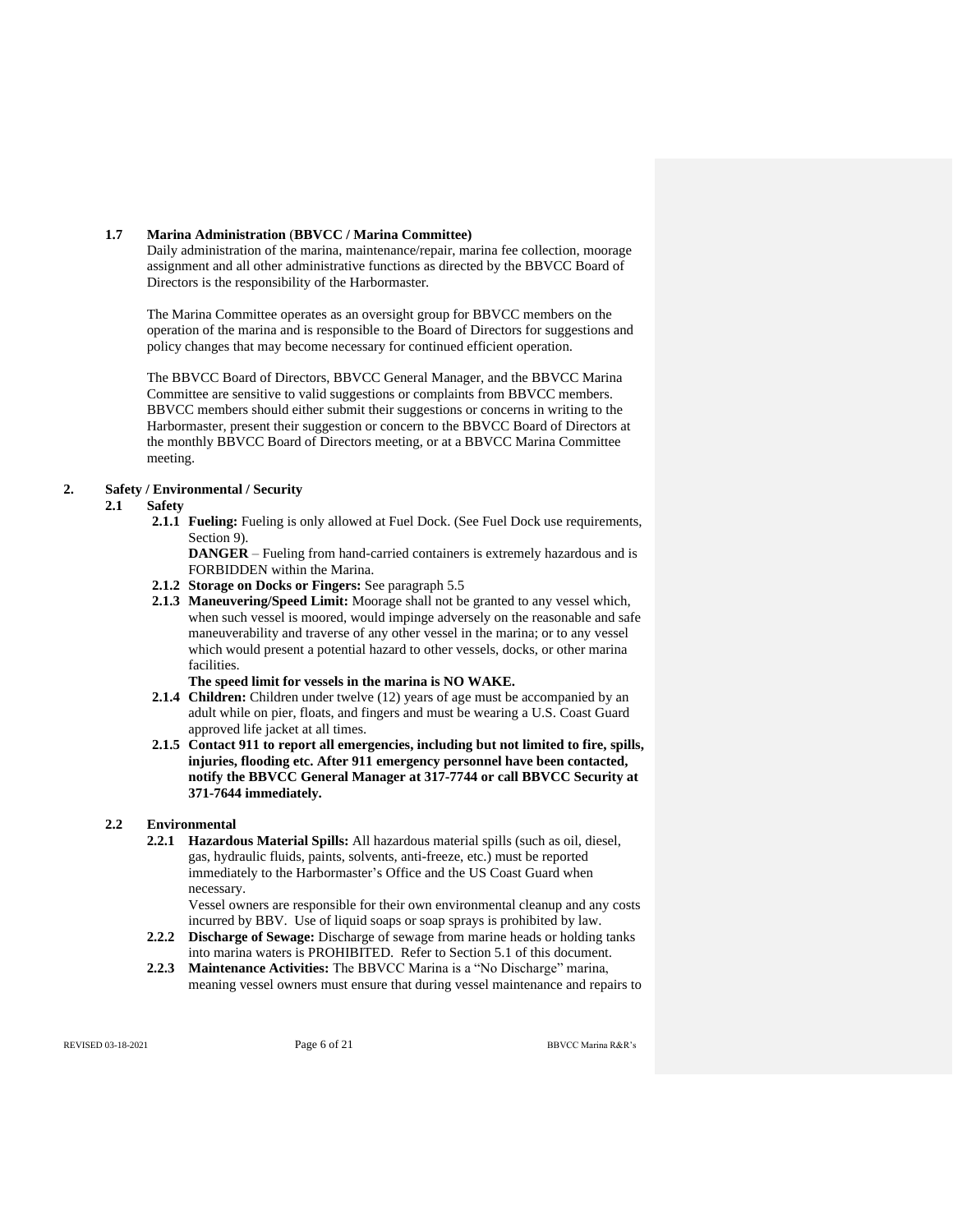vessels that no debris, paint scrapings, waste liquids, or hazardous materials enter the water.

**2.2.4 Used Oil Disposal:** Vessel owners are responsible for all hazardous material disposals. Recycling facilities for oil and anti-freeze are available at the Sanitary Service Birch Bay Transfer Station. Used diesel fuel and gasoline may be disposed of at the recycling facility near the Bellingham Airport.

### **2.3 Security**

- **2.3.1 Access Gates:** Marina (Dock) gates are to remain closed at all times. (Dock) Gates are not to be propped open or held open by cords/rope etc. for longer than normal loading/unloading.
- **2.3.2 Unauthorized Vessels:** Any non-BBVCC Marina member vessel in the marina without authorization is subject to immediate removal from BBVCC Marina.
- **2.3.3 Crimes:** Report any crimes or suspicious activities immediately by **calling 911,** and then contact the Harbormaster or BBVCC Security.
- **2.3.4 Conduct:** All members and guests are expected to conduct themselves in a manner that does not disturb or create a nuisance to others.

### **3. Eligibility – General Marina**

### **3.1 Vessel and Trailer Identification Requirements**

- **3.1.1** All vessels and trailers require proof of ownership in the form of an official title or registration in the users' name. A copy will be kept on record at the BBVCC office as long as marina privileges stay current.
- **3.1.2** Current BBVCC marina decals must be obtained and installed in a visible location on the vessel and on the port side tongue of the trailer (if applicable). Decals from prior years should be removed. Current year BBVCC decals will ONLY be issued when the title or registration and current insurance documents are on file in the BBVCC office and applicable fees are paid. Decals must be on display at all times while using the BBVCC marina facility. Any vessel or trailer found using any BBVCC marina facility without proper/current decals displayed will be cited (see current Fine Schedule) and subject to impound following the guidelines listed under Section 8.3. Current year decals must be obtained/displayed on moored vessels and stored trailers no later than March  $1^{\rm st}$ of each year.
- **3.1.3** All vessels are to display a placard visible from the users' finger pier (if mooring) that clearly shows an emergency contact phone number at all times. It is the responsibility of the vessel owner to keep this information current.
- **3.1.4** All registered vessels on waters of the state are required to display a registration number and current Washington State decals in a visible location. Agents of the DOR, DNR, and DOL are authorized to inspect boats at any time up to twice a year for proper identification. Failure to display current registration will result in termination of privileges.

### **3.2 Vessel Insurance Requirements**

All vessel owners must present proof of current liability insurance in the amount of no less than \$300,000 and agree to maintain such insurance coverage at all times while using BBVCC marina facilities. If the required insurance is not maintained the vessel must be removed from the marina facilities immediately.

REVISED 03-18-2021 **Page 7 of 21 Page 7 of 21 BBVCC Marina R&R's**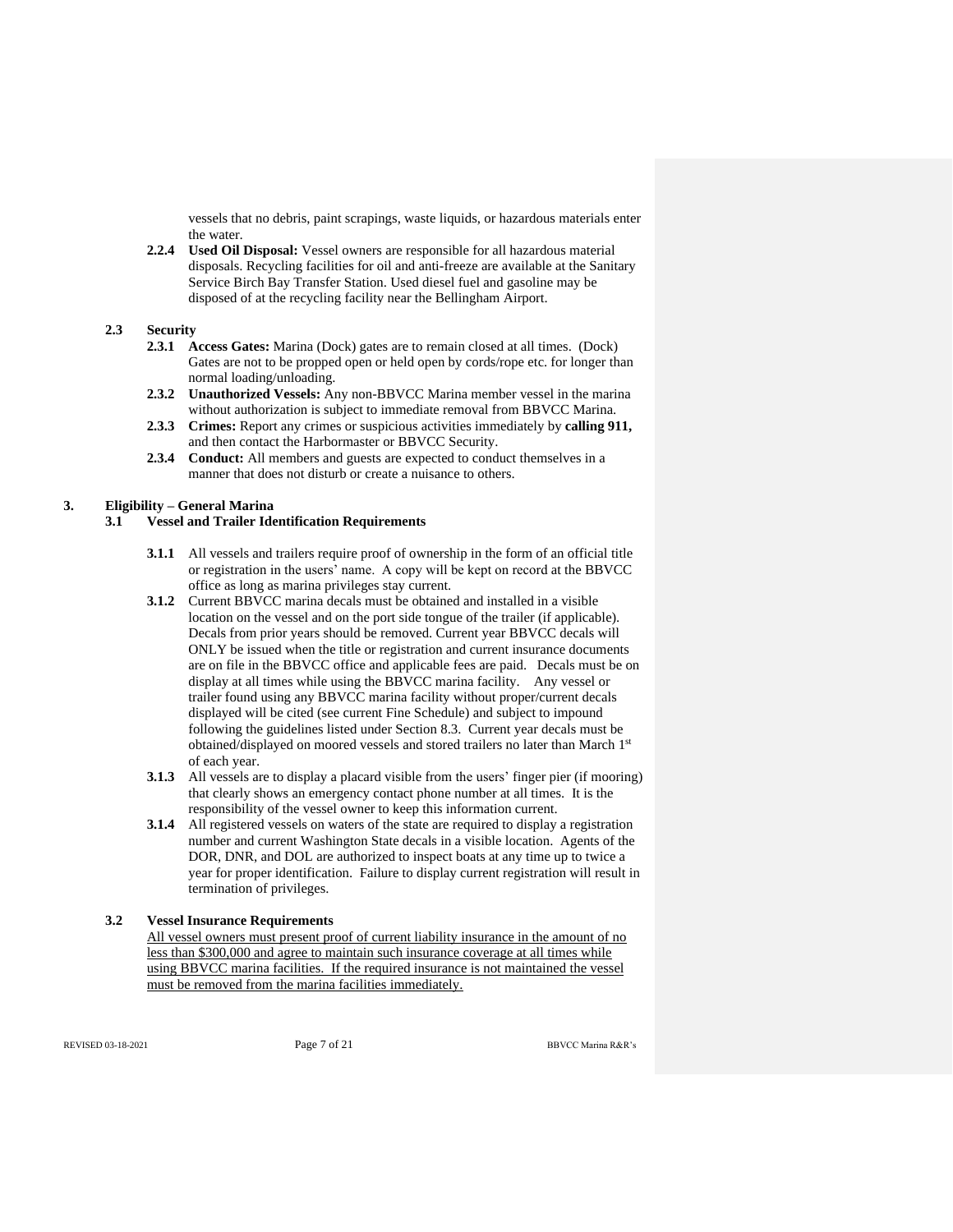Further, all insurance must list "Birch Bay Village Community Club" as Additional Insured and/or Additional Interest and/or "To Notify". Failure to keep current insurance on file at any time will result in termination of privileges and/or citations issued.

## **4. Moorage Fees & Assignments**

## **4.1 Application Process**

The Harbormaster maintains lists of (1) occupied/unoccupied moorage space and (2) a waiting list for those members desiring moorage, and (3) a slip change list of moorage renters wishing to relocate.

- **4.1.1** A Request for Moorage is to be submitted to the BBVCC Office.
- **4.1.2** Applicants are responsible for keeping the office informed of their current address, telephone number, and e-mail address.
- **4.1.3** The applicant or designated individual has 72 hours to accept an offered moorage. After 72 hours, it will be considered a refusal of the offer and the applicant will be passed over, but the applicant will retain their place on the waiting list.
- **4.1.4** If the applicant or designated individual cannot be located within 7 days from the date of the initial attempt to establish contact, it will be considered a refusal of the offer and the applicant will be passed over but retain their place on the waiting list.
- **4.1.5** After 3 refusals the applicants request will go to the bottom of the waiting list.
- **4.1.6** Prior to placement in a moorage slip, a time must be scheduled with the BBVCC office to measure the length and width of each boat to assure accurate placement and compliance with BBVCC Marina Rules and Regulations.

## **4.2 Eligibility Requirements**

BBVCC members in good standing are eligible for moorage through the application process (3.1) under the following criteria:

- **4.2.1** One marina slip only for one BBVCC Owner or Renter with the option of occupying a second "Monthly Moorage" slip if available.
- **4.2.2** Non-BBVCC property owners (BBVCC house renters) are eligible for general marina moorage **below BBVCC property owners on the waiting list** (ref. Section 4.5). BBVCC house renters are to have a rental agreement on file in the BBVCC office that is valid for the duration of the year for which moorage is sought. House renters who terminate their rental agreement will be required to remove their vessel from the marina when their rental agreement terminates. House renters, who move directly to a BBVCC house that they purchase, or purchase a BBVCC lot, may retain their assigned moorage. Owners who have moorage and rent their homes out after the annual moorage is paid, will lose moorage privileges and must remove their boat from the marina within 7 days of date of the rental agreement.
- **4.2.3** A slip may not be transferred to another BBVCC member, or non-member, upon sale of a vessel. The vessel buyer may apply for moorage per Section 3.1.
- **4.2.4** Upon death of a BBVCC marina member, moorage rights may be passed on to a spouse. Moorage rights may be passed on to other family members or executor of the estate for 6 months or the expiration of the current slip lease, whichever is longer.

REVISED 03-18-2021 **Page 8 of 21** BBVCC Marina R&R's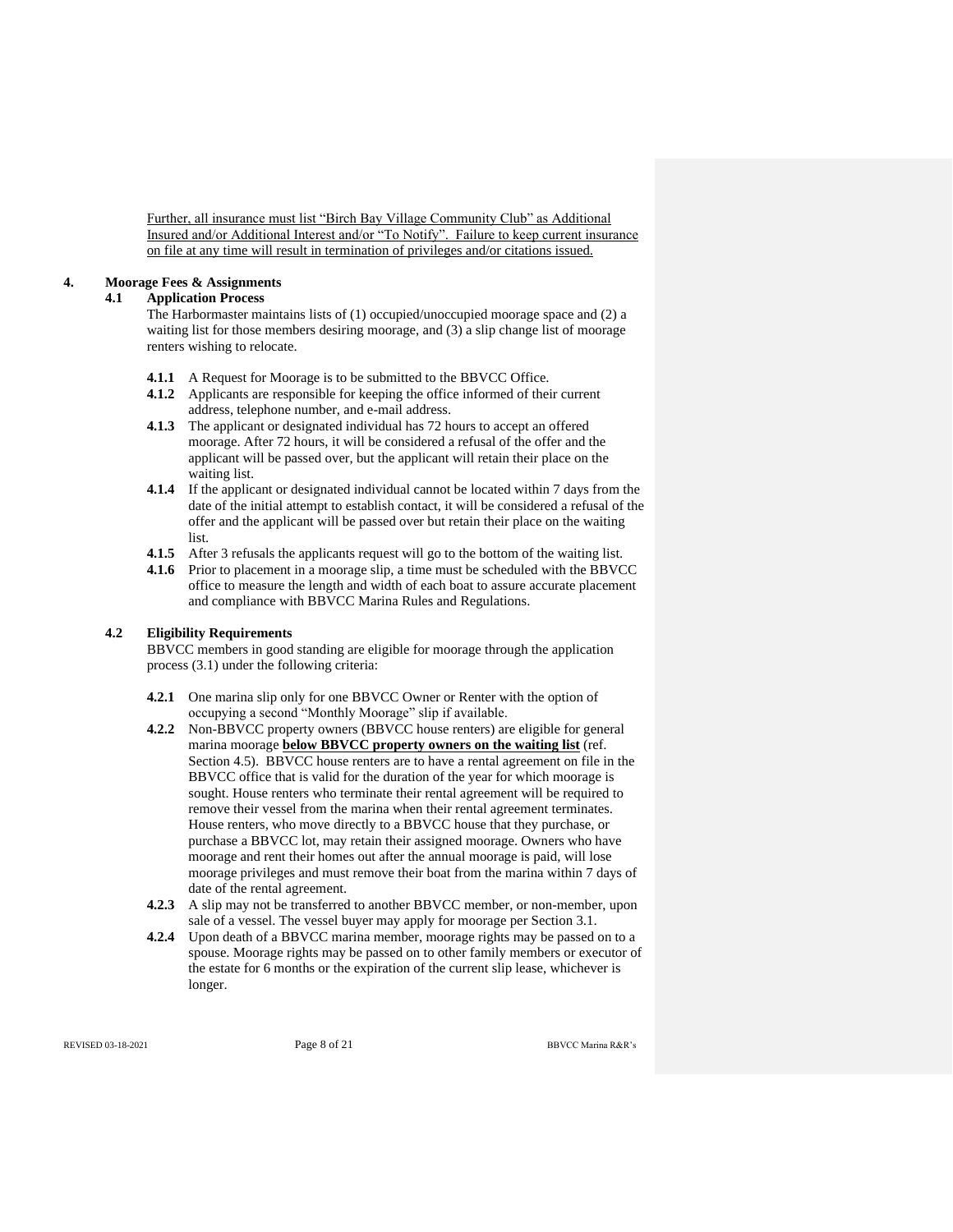### **4.3 Vessel Restrictions and Dimensions**

- **4.3.1** Moorage is for pleasure boats only; no commercial vessels are permitted in the marina.
- **4.3.2** Live-a-boards are not permitted in the marina; the maximum number of overnight stays in the marina is 14 days each calendar month unless extended by the Harbormaster.
- **4.3.3** The marina does not permit vessels which present hazards to other vessels, the docks and related facilities, or individuals in the marina.
- **4.3.4** Vessels may not have an excessive beam that would interfere with the reasonable and safe use of adjacent moorage. Further, a vessel may not occupy (or have lines extend) more than 50% of the width between fingers and must provide safe passage between boat hulls. For vessels moored in double slips, maximum width must not exceed 30% of the width of the horseshoe.
- **4.3.5** Vessel length including any overhangs must not protrude beyond the dock into the channel or over the walkway.
- **4.3.6** The maximum length of a vessel on BBVCC piers will be limited to fifty feet (50) hull length (excluding bowsprits and swim steps. The maximum Length Overall (LOA) which includes bowsprits, bow pulpits, swim steps, dingy davits, etc. is limited to the length of the slip (excluding "end-ties").
- **4.3.7** BBVCC may measure Vessels and will adjust moorage fees accordingly. If determined that a vessel exceeds the assigned moorage length or beam, the vessel must be removed immediately.
- **4.3.8** Any vessel deemed too large or too small for its slip will be removed or may be relocated to a slip of appropriate size if an appropriate slip is available.
- **4.3.9** Vessels 35ft or less are limited to one slip. If additional slips are desired for multiple boats or for convenience, these will be considered through the wait list process.

### **4.4 Operational Readiness, Seaworthiness, Vessel Condition, and Inspection**

Vessels, *whether moored in the marina and/or located in the storage yard*, must be operable and maintained in a safe and seaworthy condition and be of a design suitable for operation on the open waters of Puget Sound/Salish Sea in the typical range of sea conditions.

**4.4.1 Operable Vessel**. "Operable" means capable of safely maneuvering under its own power out of the marina on its engine, from the mooring to another port of call and back to its mooring. In cases where a vessel does not appear to have left its mooring for a long period of time and the question of operability arises, Harbormaster/Designee may require a demonstration of the vessel's operability. At least thirty-(30) day's advance written notice must be given to the vessel's owner for such a request. In cases where a vessel is found to be inoperable, the owner shall have ninety (90) days to effect repairs. If after ninety (90) days the boat is still inoperable, the mooring will be forfeited to BBVCC. An extension of up to an additional ninety- (90) days to complete repairs may be granted if the vessel owner has, in the sole opinion of Harbormaster/Designee, made substantial progress toward completion of repairs. If the vessel is removed from the water to effect repairs, regular sublease policies will apply. This section is not intended to apply to any brief period of repair common to most vessels.

Harbormaster/Designee may repeat this request to test operability as needed.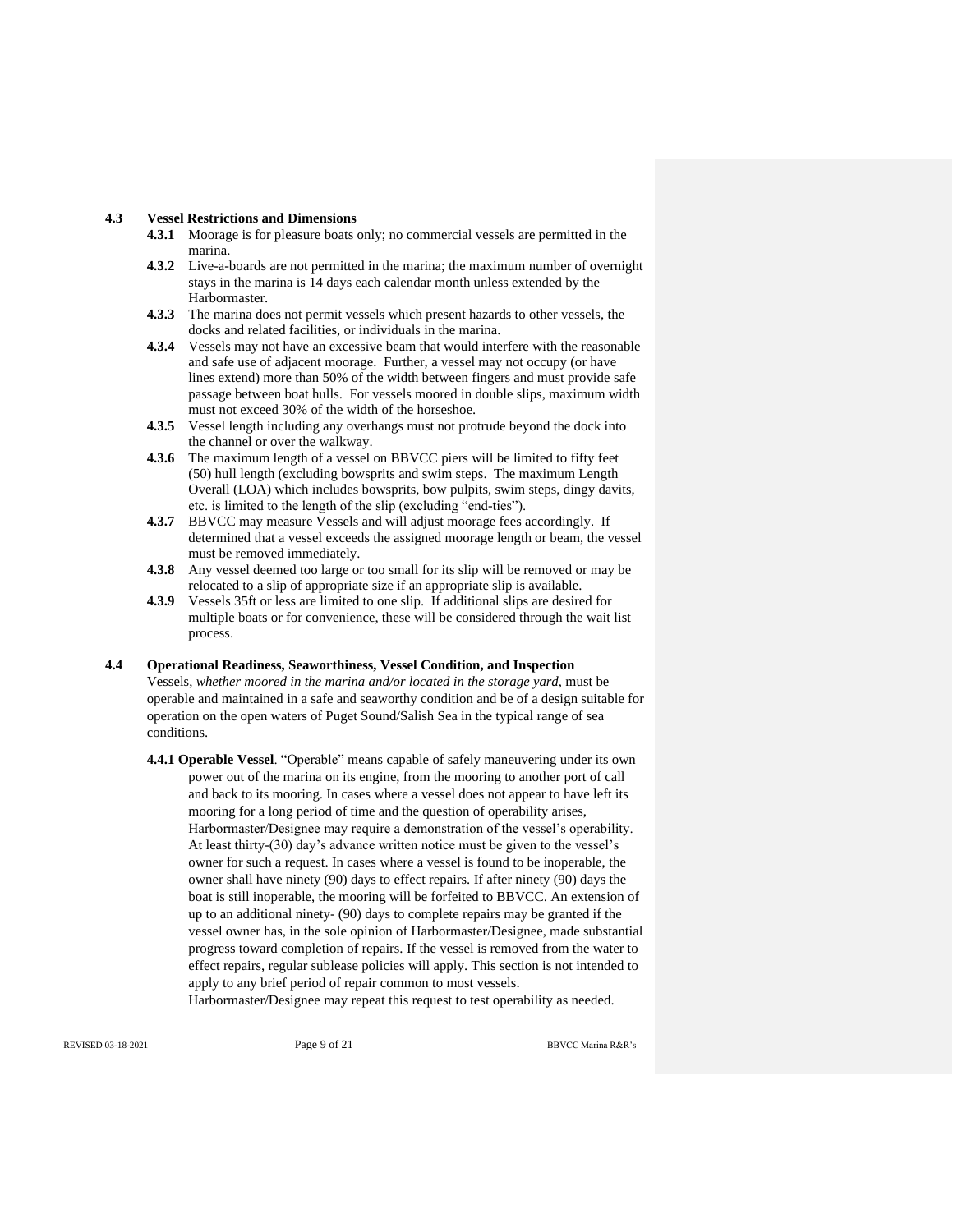- **4.4.2 Seaworthy Vessel**. "Seaworthy" shall mean that the vessel's hull, keel, decking, cabin and mast are structurally sound and generally free from dry-rot or other similar defect or deficiency. If a dispute over the seaworthiness of a vessel arises, the opinion of a qualified independent marine surveyor may be obtained at the owner's expense. If a determination is made that a vessel is unseaworthy, ninety (90) days shall be granted to repair the vessel. If after ninety (90) days the vessel is still not determined to be seaworthy, the mooring of said vessel shall be forfeited to BBVCC. An extension of up to an additional ninety (90) days to complete repairs may be granted if the vessel owner has, in the sole opinion of Harbormaster/Designee, made substantial progress toward completion of repairs. If the vessel is removed from the water to effect repairs, regular sublease policies will apply. In cases where determination of operability, design and/or seaworthiness is in dispute, Harbormaster's/Designee's decision will be final.
- **4.4.3 Vessel Condition**. Any vessel, *whether moored in the marina and/or located in the storage yard* which is poorly maintained in appearance, badly deteriorated or likely to damage property may be removed at the owner's expense upon receipt of written request from Harbormaster/Designee. At least thirty-(30) day's advance written notice must be given to the vessel's owner to effect repairs. Should the vessel owner be unavailable or available but refuses to act upon such a request, Harbormaster/Designee with concurrence of the BBVCC's Board of Directors shall have the right to cause removal at the owner's expense.
- **4.4.4 Inspection of Vessel and Appurtenant Structures.** Vessels and/or appurtenant Structures (e.g., dock boxes, access steps, trailers) which, in the opinion of Harbormaster/Designee, are in poor condition and/or hazardous to BBVCC property or other vessels or facilities, may be denied permission to remain on BBVCC premises. Upon request, the owner of vessel or appurtenant structure must grant permission for an on-board inspection of his vessel and/or appurtenant structures by Harbormaster/Designee for the purpose of determining compliance with applicable BBVCC regulations and policies. Failure to grant permission MAY RESULT in immediate forfeiture of all marina privileges.
- **4.4.5. Emergency Access**. Vessel owner acknowledges that with indications of vessel distress (e.g., taking on water, severed mooring lines) Village Personnel may board vessel without notice to owner to effect Good Samaritan actions intended to reduce damage and enhance marina safety, such boarding does not construe liability or bailment towards BBVCC.
- **4.4.6. Denial of Marina Use.** Vessels that fail to comply with standards of Operational Readiness, Seaworthiness, Vessel Condition, and Inspection are subject to Enforcement Rules and Regulations (see paragraph 1.6).

#### **4.5 Moorage Fees**

The marina fees are established by the BBVCC Board of Directors. Refer to definitions, Section 1.3, for explanations of vessel length, and billable vessel length.

REVISED 03-18-2021 **Page 10 of 21 Page 10 of 21 BBVCC Marina R&R**'s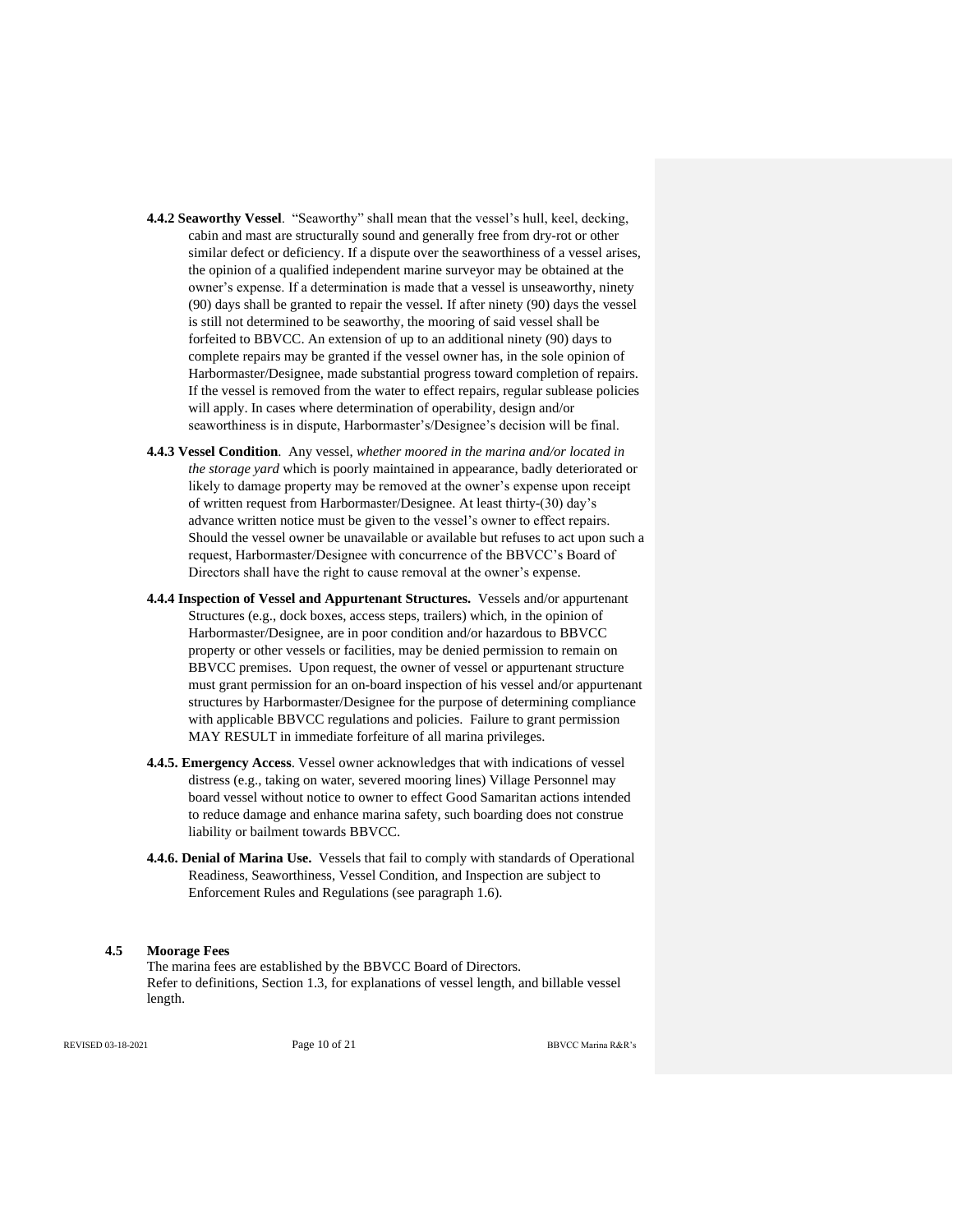#### **4.6 Buffer Zones and Restrictions**

A five (5) foot buffer zone will be added to each vessel's overall length except in cases where the entire finger has been rented to a member in which case the moorage rate is based on the length of the finger. No part of the vessel is allowed to extend beyond the length of the finger.

## **4.7 Moorage Collection Schedule**

Fees are billed annually on a calendar year basis and payment is due January 1st of each year (refer to the current year Marina Fee Schedule). A "first-time" applicant who does not currently own a vessel has 90 days from the time of payment of the moorage fee to provide evidence of ownership (title or registration) and proof of liability insurance in the amount of \$300,000 or more for the vessel owned by the applicant. The Harbormaster can extend the Ninety (90) days due to extenuating circumstances.

Moorage will incur a late fee if payment is not made by January  $31<sup>st</sup>$  (refer to the current year fee schedule for late fee penalty). Any vessel in an unpaid slip on March 1<sup>st</sup> will be subject to impound; if necessary, BBVCC costs will be recovered by a lien on the vessel and/or the member's BBVCC lot or other property.

Moorage for vessels registered as a partnership requires that one partner be responsible for moorage payments. The application for New or Renewal moorage shall designate the name of the responsible partner. The titled partner must be a member of the BBVCC.

#### **4.8 Waiting List Policy**

The waiting list is a public document available at the BBVCC office listing the date BBVCC members requested moorage. BBVCC members have priority over BBVCC house renters (non BBVCC members) desiring moorage. BBVCC house renters will be placed on the waiting list following the last BBVCC member on the list. Once a BBVCC house renter has been assigned a slip, they will retain the slip (providing all eligibility requirements are continued) regardless of BBVCC members on the waiting list. (See item 4.2.2)

The order of the list is by date of application and is maintained and updated when needed in order to show an applicant's relative position toward obtaining moorage. In addition to the applicant's name it will also include their Lot/Division, length of slip required (including 5 ft. buffer zone), and date of application. Further, the waiting list will indicate the assigned slip locations that have been made during the past 60 days. Extra slips are third priority in assignment. To be on the wait list, a vessel must be current in registration and insurance (with proof provided). Owners may not be on the wait list without owning a boat.

Vessel owners who presently have a moorage assignment but who wanted to relocate to another location have priority over new applicants. Since those relocating are releasing moorage space, this is a "neutral" move and opens space for a new applicant requiring the same amount of space (See Section 4.1, New Moorage, when wishing to increase or decrease in size).

#### **4.9 Moorage Assignments**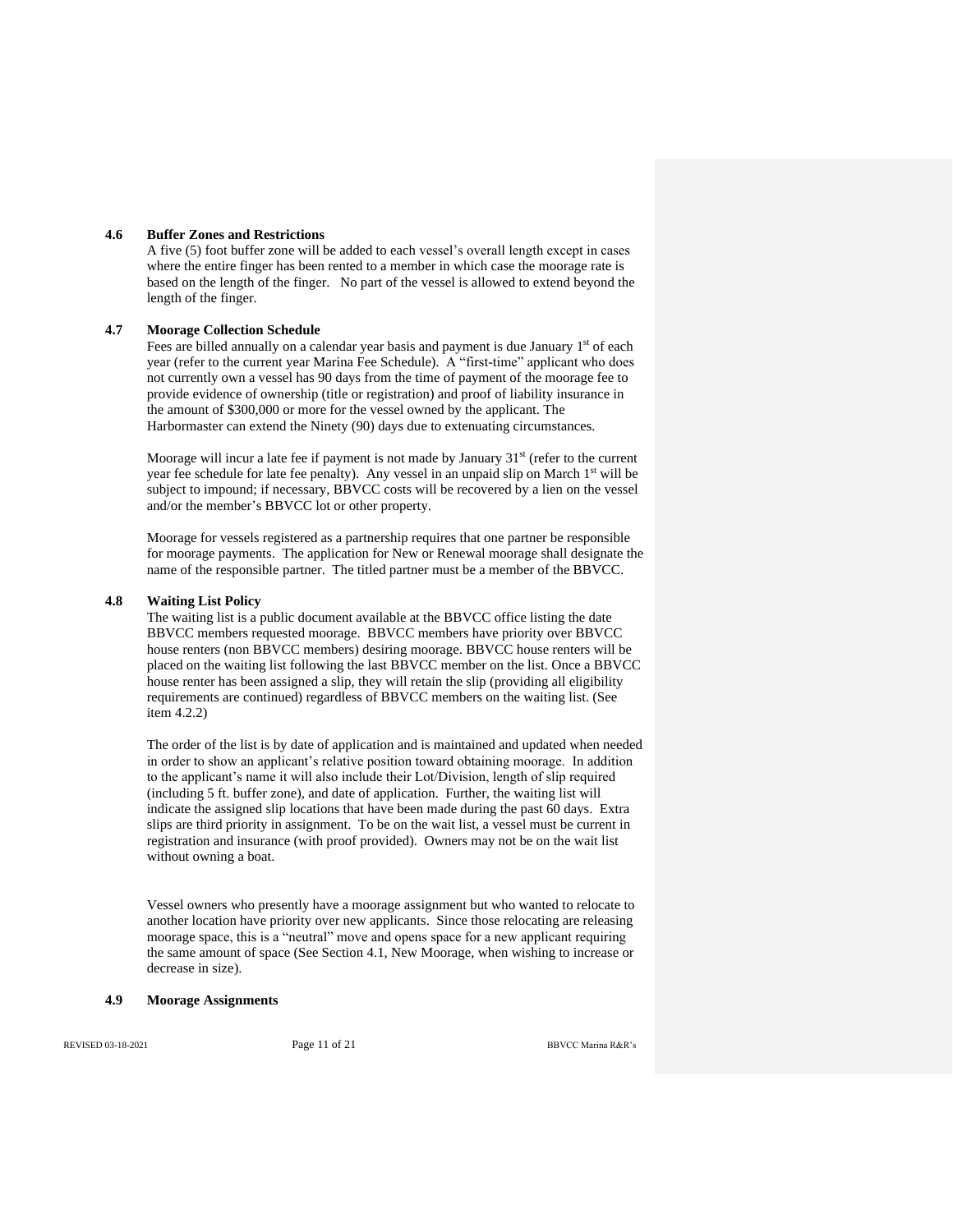All moorage slip assignments will be made on a first serve basis depending on the size of the vessel in relation to the slips available as well as one's position on the waiting list. After a moorage assignment has been made and accepted by an applicant, the vessel must be moored within ninety (90) days after slip assignment and payment (unless, at the discretion of the Harbormaster, an extension is granted due to inclement weather or other extenuating circumstances), or the moorage will be terminated without refund of paid fees. For annual moorage, **the assigned vessel** must be moored in that space for not less than five (5) months per year thereafter, otherwise they will be subjected to the monthly moorage rate.

If the assigned vessel is absent for an extended period – BBVCC has the option to reassign the slip and convert moorage to the monthly rate

#### **4.10 Moorage Reassignments**

Under special circumstances it may be necessary to require a marina member to relocate their vessel on 30 days' notice. In such cases where the relocation is not related to the size of the vessel, should the new location be larger than the original one, the Harbormaster shall waive the difference for the timeframe involved

In cases where the marina member has asked for, and received moorage reassignment, the moorage fee will be adjusted to reflect the new location.

In situations where moorage reassignment results in reducing the billable fee (i.e., a vessel falling under the 66% rule and is therefore required to take the entire finger, subsequently moves to longer finger where the 66% rule no longer applies) the monthly refund policy will apply.

Current members, who wish to increase or decrease the size of their boat, or wish to relocate, should apply by application to the office. Those wishing to increase or decrease the size of their moorage, the procedure will be the same as for New Moorage (Section 4.1); for "neutral" relocation see Section 4.8 for reassignment priority. An exception at the discretion of the Harbormaster is where the member already rents the entire finger and the larger vessel will fit under these guidelines Should a member sell/reduce the size of their vessel, they may be reassigned to a smaller location as well.

#### **4.11 Sub-Assignment of Moorage**

No sub-leasing is allowed. Only vessels registered to be in a slip may be moored there. Should an owner know that their slip will be available for subleasing, they may contact the Harbormaster with the dates/specifics and, should a sublease be on the wait list, the Harbormaster will not count this time against the 5 month minimum and will issue a prorated refund of annual moorage for the time of the lease.

#### **4.12 Voluntary Moorage Termination**

No annual moorage will be prorated. The only option available for partial year occupancy (whether its early termination or late entry) will be for monthly moorage.

Vessels must be removed from the marina prior to terminating membership when membership in either BBV or the BBV Marina has been terminated. The BBVCC Harbormaster shall ensure all fuel and electric fees are paid prior to slip termination.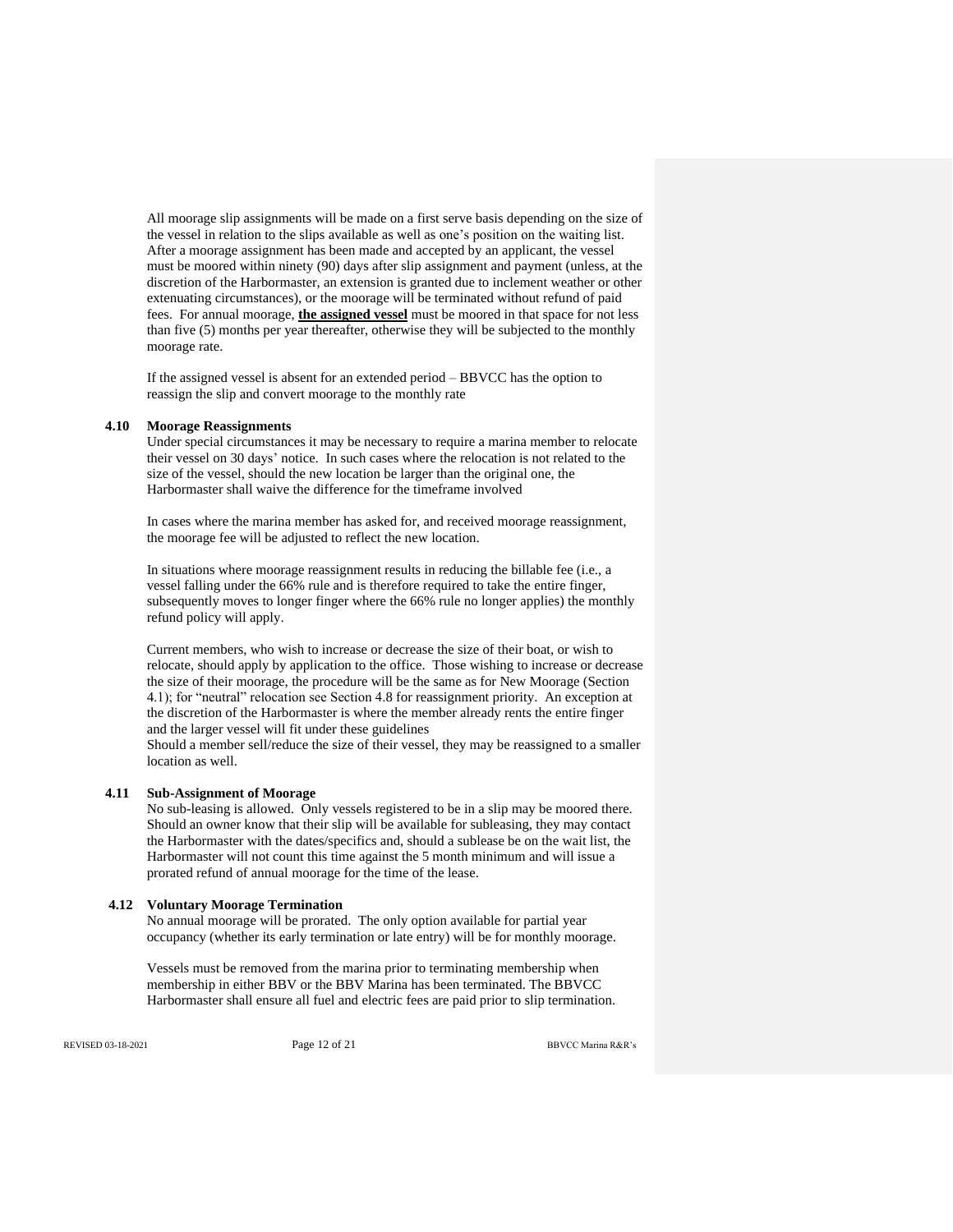#### **4.13 Involuntary Moorage Cancellation**

When moorage is cancelled for cause, the rules apply as in 4.12 above. In all cases the member's vessel (and trailer if applicable) is to be removed from the marina and/or marina storage area within 30 days' notice of cancellation or prior to the beginning of the next quarter, whichever comes first.

## **4.14 Keys**

Members who have obtained annual or moorage privileges (or gas privileges) may obtain a marina key from the office.

A key deposit is required (refer to current year's Fee Schedule). Each marina member may obtain as many as two (2) keys, each requiring a deposit.

Returned keys and refunds: members who give up their marina privileges or whose privileges are terminated are to return all keys within 15 days; deposits will be returned within 14 days thereafter.

## **5. Usage Rules and Regulations – General Marina**

## **5.1 Discharge of Sewage**

Direct discharge heads are not to be used in the marina nor are holding tanks to be discharged in the Marina (this may result in fines and/or loss of moorage).

### **5.2 Disposal of Trash and Recyclables**

Birch Bay Village Marina provides to general moorage separate trash containers for the deposit of waste generated directly from marina member's vessels. The trash containers are located at the gate area of each dock. The trash containers are labeled for either normal trash or recyclable aluminum cans. Hazardous materials (i.e. oil, fuel, paint, solvents, etc.) are not to be discarded in the containers or left in the area of the containers.

### **5.3 Hazardous Material Storage / Disposal / Spills**

Storage of hazardous material, including oil and fuel, is not allowed on the docks/fingers or parking areas. This also includes storage of hazardous materials in dock boxes and boarding steps. (Refer to Section 2 for additional detail)

### **5.4 Fueling**

Fueling of vessels moored in the marina is not permitted, regardless of the type of fuel. Fueling is permitted only at the fuel dock. (Refer to Sections 2 and 9).

### **5.5 Marina Slip / Docks / Fingers / Pilings Storage**

- 5.5.1 For all Docks, effective 2021, with regards to cleats, dock boxes, boarding steps, cornerrollers, corner storage platforms, and all other attachments to docks or slip-fingers, ONLY village maintenance staff are authorized to make such installation. All slip holders, current and new, shall sign a form acknowledging having read and understood this regulation. **Failure to comply with this regulation could result in revocation of moorage privilege.**
- 5.5.2 All such installations will be accomplished using U-bolts, "clamp-on" devices etc., as no penetration (screws, bolt holes, nail-holes, etc.) of docking materials is allowed.

REVISED 03-18-2021 **Page 13 of 21 Page 13 of 21 BBVCC Marina R&R**'s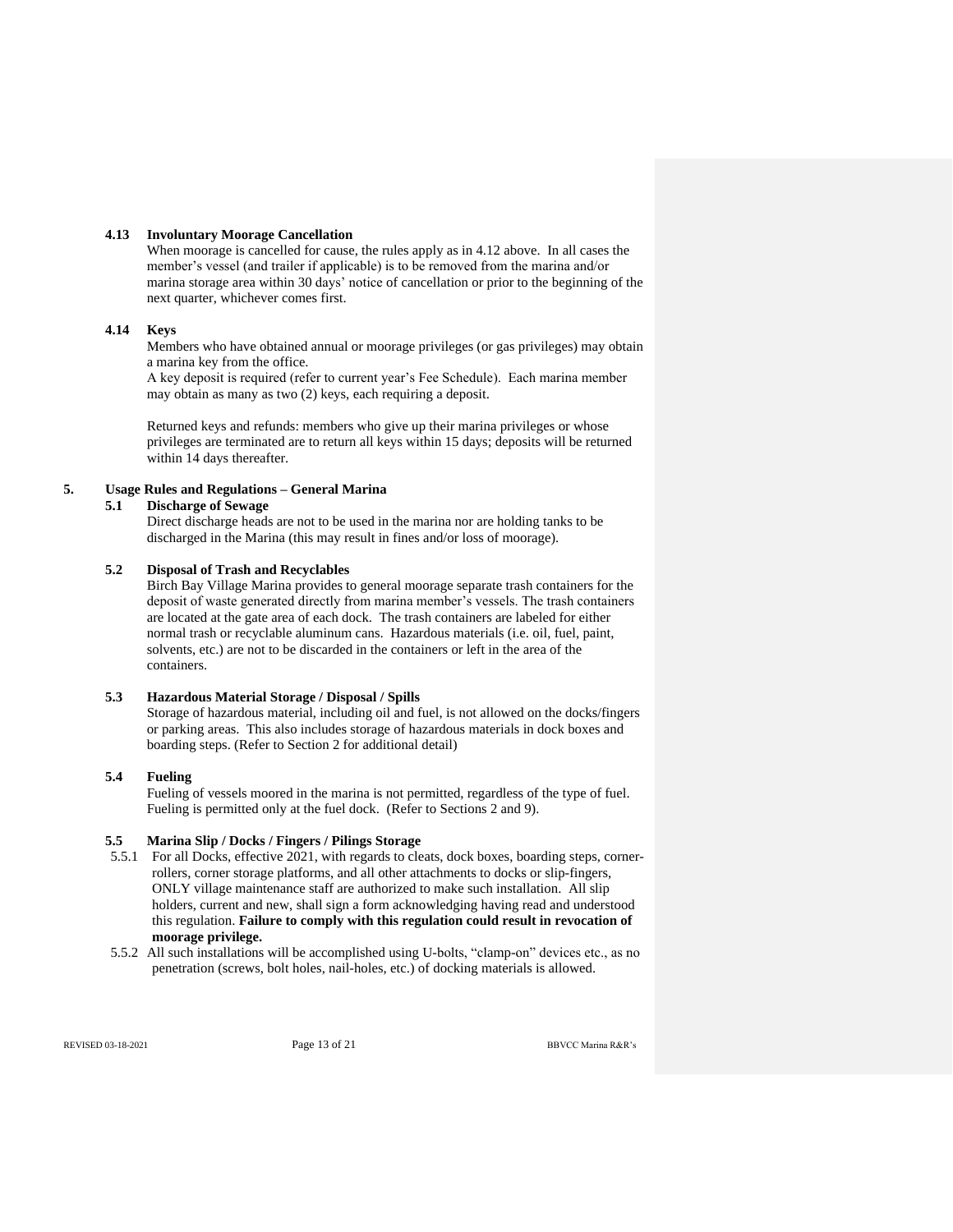- 5.5.3 Slip holders will purchase all items proposed for installation from a listing of approved items, such list to be maintained by Village staff. Any requested dock accessory not on the approved list must be approved by Village staff.
	- The listing of approved items will also include a small installation fee for village installation services.
	- NOTE: Existing hardware, cleats, dock boxes, corner rollers etc. already in place on A, C and D docks are "Grandfathered" and shall remain in place. However, NO new installations will be allowed on these docks on a "go-forward" basis unless installation is completed by BBV maintenance staff.
	- As of 2021, any permanently attached accessory (cleats, corner rollers, etc.) installed by the village staff will become property of BBVCC and NOT removed. (u-bolted dock boxes can be moved)
- 5.5.4 Docks and dock-fingers must be kept clear at all times. Dock/fingers are not to be used as a repository or storage area for dinghies, crab traps, equipment, materials, etc.
- 5.5.5 Boarding steps are permissible as long as they allow air circulation to prevent the rotting of the dock.
- 5.5.6 Boarding steps are not to be more than half the width of the finger and must not be of such weight as to result in damage/sinking of the finger and they must not be fastened or attached to the docks.
- 5.5.7 Homemade dock boxes are not permitted.
- 5.5.8 The use of the docks, fingers, or pilings as a base for the permanent attachment of unauthorized objects is not permitted. Corner storage platforms are prohibited (other than those installed by Village maintenance personnel specifically for a dock box).
- 5.5.9 Additional floats should moorage space allow, may not be affixed to the finger/main dock, rather tied. Such floats must be maintained in good condition.

#### **5.6 Shore Power / Water Usage**

All shore power connections must be with cords and adapters designed for marine applications. A minimum 30 amp marine approved shore power cord with locking and grounded plug connection is the only approved power cord to be used in the BBVCC marina.

Shore power cords must be secured so that they do not hang in the water, go across the dock, create a hazard for pedestrians, or cause damage to outlet boxes and meter bases. Vessel owners will use their own power at all times and are responsible for all fees and charges.

Using other vessel owner's power outlets is not allowed. Violators may be removed from marina. Dock power users will be billed by the BBVCC office for electrical service.

Fresh water for the general marina is provided as a service to marina members. Hose bibs are provided at intervals to allow access for each finger. Modification of the dock water distribution system is prohibited. Water hoses are to be stored in such a fashion so as not to create a hazard for pedestrians or cause damage to the water distribution system. When hose racks are used, they must be installed so as not to cause damage to marina property or interfere with marina usage (i.e. hung on electrical outlets, firefighting equipment, etc.). Conservation of water is vessel owner's responsibility, when not in use turn off hose at bib. During the winter period, November through February, all hoses will be disconnected from the bib and the bib turned off.

REVISED 03-18-2021 **Page 14 of 21 Page 14 of 21 BBVCC Marina R&R's**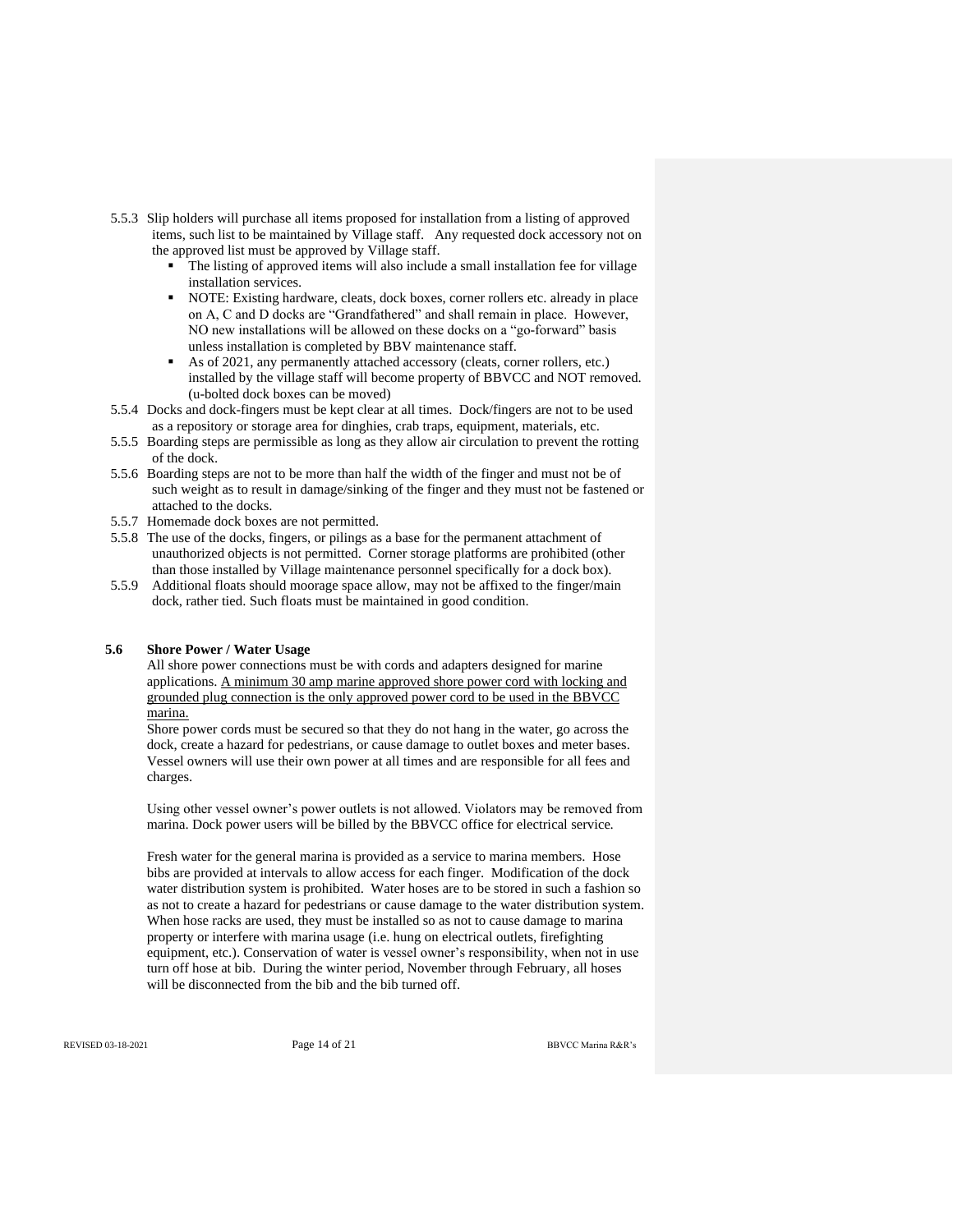#### **5.7 Vessel Maintenance / Repairs**

Normal maintenance and repair activities (i.e. sanding, varnishing, painting, waxing, washing, etc.) are allowed in the marina and facilities. However, per Section 2, the marina is a no discharge area and requires that all necessary steps be taken to ensure that waste materials or their fallout do not enter the waters of the marina.

Vessel owners are responsible for any and all damage caused either to their own property, or to property of other individuals or to property of BBVCC caused by any activities or work performed on their respective vessels by any owner or their designee.

### **5.8 Contractor Responsibilities**

All contractors performing work or selling any services or supplies on BBVCC property must register with the BVCC office. The BBVCC marina member is responsible for notifying both the BBVCC office that a contractor will be working on their boat, and also informing the contractor that they must register at the BBVCC office.

Contractors are responsible for all activities conducted by themselves, their agents, or their employees on BBVCC property or on vessels moored in BBVCC marina. Contractors shall abide by applicable County, State, Coast Guard, BBVCC, and other applicable regulations.

Contractors shall remove all materials and debris from docks, fingers, gangways, and surrounding areas daily, and shall in no way hinder or endanger the passage or activities, of BBVCC marina members or guests by their activities.

Access gates must not be left propped open.

#### **5.9 Vessel Owner Responsibilities**

Boat owners and operators are responsible for protection of their craft and trailer, including adequate lines, fenders, and space to protect docks and adjacent vessel(s) and/or trailer. For mooring: sufficient mooring lines shall be deployed at all times to assure proper moorage of the vessel.

Other member responsibilities and obligations are defined in the BBVCC marina contract, updated and signed by the marina member.

Actions of guests and family are the responsibility of the marina member.

Should any damage, other than normal wear and tear, be done to any other vessel or a marina facility, for any reason, by a vessel or vessel operator, such person shall be liable.

Vessel owners are requested, as a courtesy to homeowners located around the marina, to secure all lines and equipment that may cause noise such as by generator or through contact with parts of the vessel (in particular, halyards and lines which contact a mast during windy periods). Repeat offenders may be asked to vacate their assigned slip.

#### **5.10 Signs**

The posting of signs for the sale of a vessel must not be larger than 12 in x 18 in, must be posted on the vessel, and must not be higher than 5 ft. above the deck.

REVISED 03-18-2021 **Page 15 of 21 Page 15 of 21 BBVCC Marina R&R**'s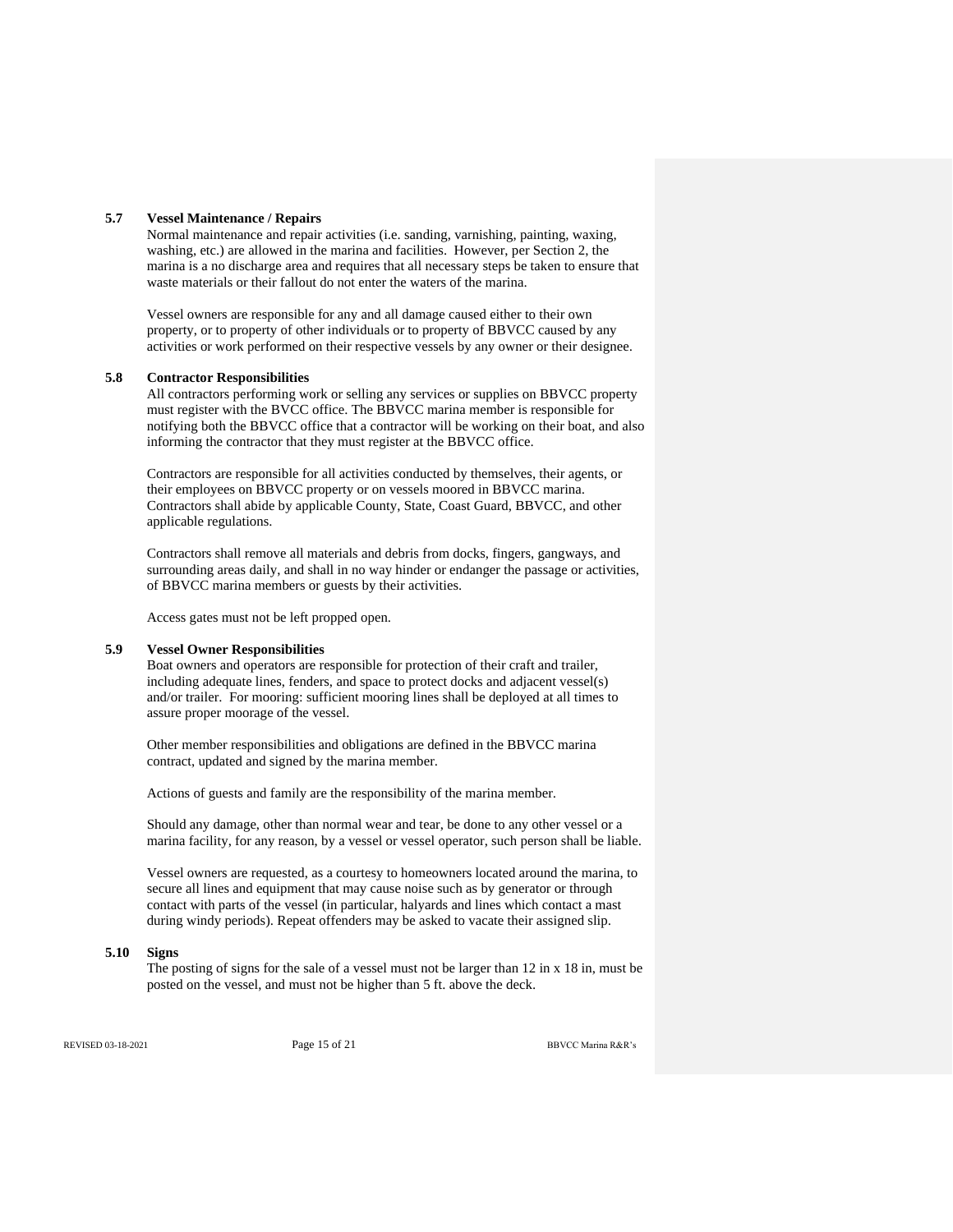#### **6. Monthly Moorage**

#### **6.1 Eligibility**

moorage privileges are available to BBVCC members and BBVCC house renters in good standing who meet application criteria. BBVCC house renters must have a current rental agreement on file to qualify for monthly boat moorage privileges. Only one (1) moorage space per BBVCC lot is allowed.

#### **6.2 Application**

Application: see Section 3. moorage is made through the BBVCC office. At the time of assignment proof of current liability insurance showing \$300,000 or more, and proof of ownership (title or registration) of the vessel and trailer in the name of the prospective marina member must be presented, listing BBVCC as additional insured.

## **6.3 Fees**

Payment for moorage must be paid to the BBVCC office prior to use. Refer to the current year's Marina Fee Schedule.

### **6.4 Terms and Conditions**

Depending on available space, boats may be accommodated within the BBVCC marina throughout the year on a full-month rental period basis with a minimum (2) month rental period) to be assigned by the harbormaster or his designee.No reservations, prepayments, or guarantees. Moorage is based on slip size available at the time of request. Moorage fees are payable upon reservation and go into effect immediately (no holds). No monthly moorage is prorated for partial months and covers the 1<sup>st</sup> through the last day.

Keys for the marina will be issued upon receipt of the 'key deposit' fee for those that have obtained permission and paid the moorage fees.

At end of the agreement boats must vacate the marina by the date specified, and unless the marina member has gas privileges, marina keys must be returned within 15 days.

### **6.5 Decals**

A temporary BBVCC decal or pass for the rental period must be affixed to the boat in a visible location for the purpose of identification. Only vessels with decals or temporary passes properly affixed may use the marina.

### **7. Launch Ramp Usage**

#### **7.1 Eligibility**

Launch ramp facility privileges are available to BBVCC members or BBVCC house renters in good standing who meet application criteria. BBVCC house renters must have a current rental agreement on file to qualify for launch ramp usage privileges.

Only one (1) lot owner per lot or house renter per house is eligible for launch ramp privileges upon payment of the annual launch fee (multiple owners of a lot must decide which owner will be designated to assume eligibility).

## **7.2 Application**

Application for launch ramp privileges is made through the BBVCC office.

REVISED 03-18-2021 **Page 16 of 21 Page 16 of 21 BBVCC Marina R&R**'s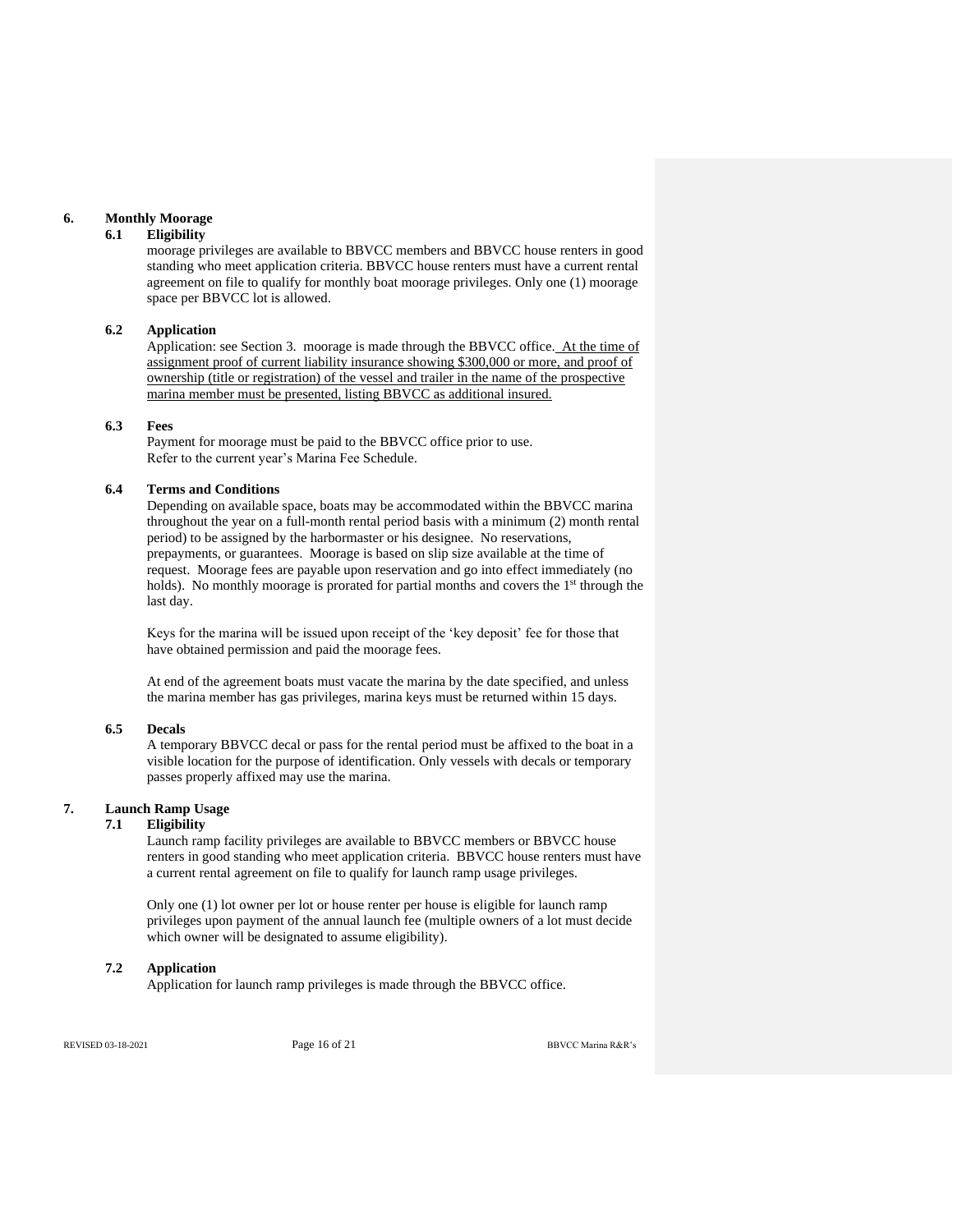All application requirements contained in Section 3 must be satisfied at the time of application submittal (e.g. proof of current liability insurance in the amount of \$300,000 or more, vessel and trailer titles or registrations in the name of the lot owner/renter must be presented when application is submitted and before a decal is issued, listing Birch Bay Village as Additional Insured).

#### **7.3 Fees**

Payment for launch ramp privileges is made to the BBVCC office. The fee is good through December  $31<sup>st</sup>$  of that year. The fee is for the calendar year and there is no prorating. Refer to the current year's BBVCC Fee Schedule.

### **7.4 Terms and Conditions**

Launching privileges entitle members to use the launch ramp to launch and retrieve their boat from the BBVCC Marina as frequently as desired within the year paid. Vehicle with attached boat trailer may be temporarily parked in the launch parking lot while out boating on the water. (Launch parking is the space between A and B Docks). Launching privileges do not include marina moorage or trailer storage. See permanent Dry Storage Section 8.

### **7.5 Decals**

- **7.5.1** Launch ramp decals will be issued upon payment of the launch (marina usage) fee and after proper paperwork is on file. Decals for the current year must be affixed to the boat and trailer on the port side in a visible location for the purpose of identification. Decals from prior years must be removed.
- **7.5.2** Village Entry Decals denote that a vessel and trailer has been authorized entry to BBVCC property ONLY*.* The entry decal does NOT indicate that the vessel owner has paid the annual launch fee nor is a member of the marina. Such vessel/s and or trailer/s may NOT be launched/retrieved in the marina. Proof of ownership is required to receive entry decals and is only available for BBVCC members and house renters.

### **7.6 Guest Use of Launch Ramp**

- **7.6.1** Guests of BBVCC members or house renters may use the launch ramp and guest dock if the member pre-registers with the BBVCC office, before guest entry into BBVCC.
- **7.6.2** The launch fee for guests is a round-trip (launch and retrieval refer to current fee schedule). Current boat registration, trailer registration, vehicle registration and liability insurance in the guest's name are required before guest entry into BBVCC. Trailers may be parked in the launch parking area temporarily. A guest may use the launch ramp up to six (6) times within a calendar year.
- **7.6.3** BBVCC members are responsible for the conduct of their guests and the guest's compliance with all Marina Rule and Regulations.
- **7.6.4** For guest moorage see Section 11.

#### **8. Dry Storage**

#### **8.1 Eligibility**

BBVCC members and BBVCC house renters in good standing with marina privileges may store a vessel on its appropriate boat trailer in the dry storage area upon payment of the annual storage fee and submittal of applicable paperwork (see Section 3). As of 2021 **Commented [JC1]:** We should talk about this more. If these are non-marina boats/trailers, then it shouldn't be in the marina rules.

REVISED 03-18-2021 **Page 17 of 21 Page 17 of 21 BBVCC Marina R&R**'s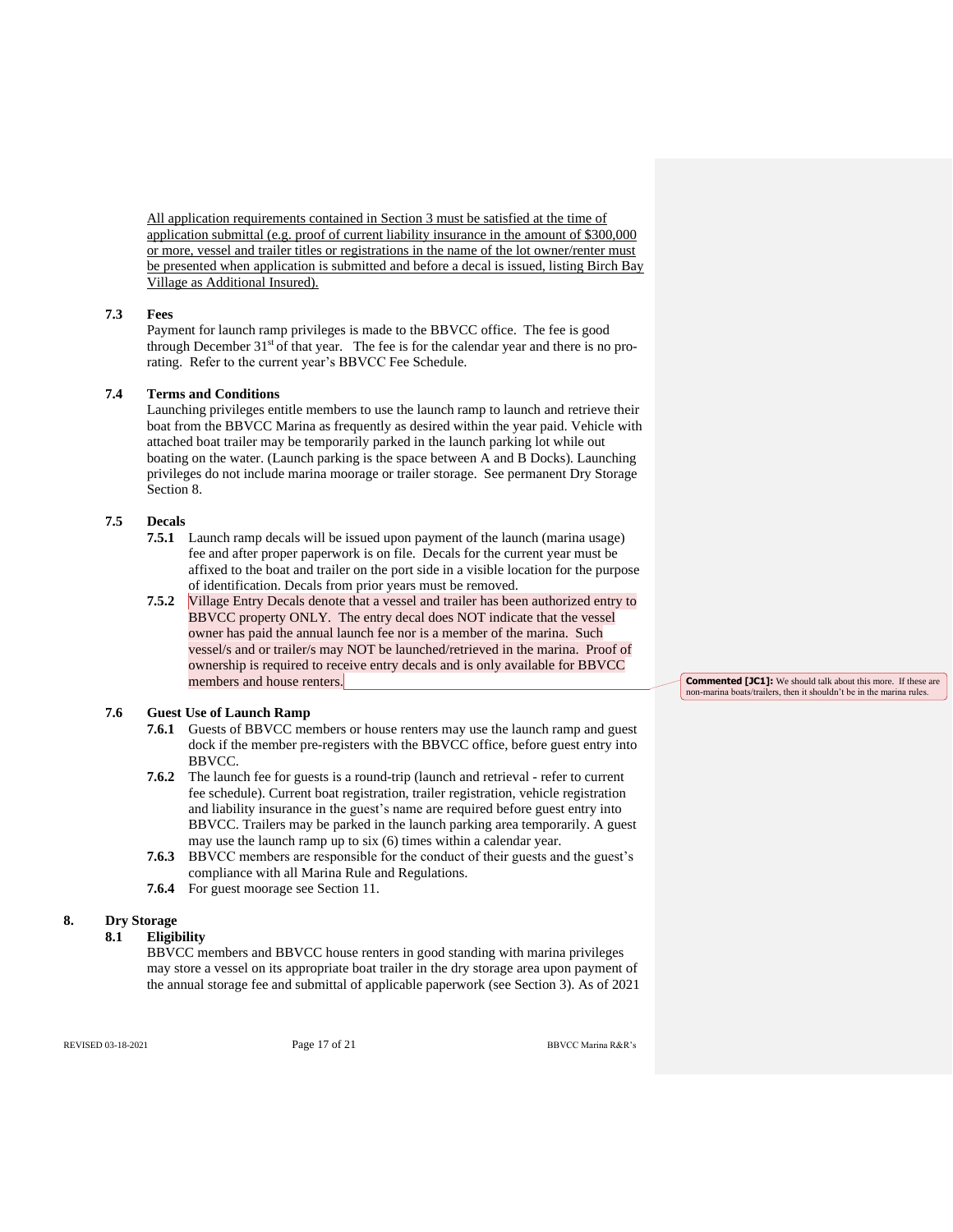Spots are assigned by the BBVCC office, please coordinate with the office for an assigned spot before you park.

### **8.2 Storage Use Restrictions**

Use of the storage area is restricted to recreational boats (on their appropriate trailer) or boat trailers with current BBVCC decals, received upon payment of the annual storage fee and submittal of applicable paperwork. Other items placed in the storage area, which have not been approved through the Harbormaster/BBVCC office, will be cited and/or removed at owner's expense.

A limited number of boat/trailer storage spaces are available with electric hookup. Power is turned on from November through March and power is charged on a full-month basis. Available spaces are assigned by the BBVCC office and a deposit will be required for receipt and usage of a wattage limiting boat heater. (See current fee schedule).

#### **8.3 Abandoned Trailers and/or Boats**

Trailers and/or boats left in the Marina area without the appropriate decals and/or for which storage fees for the year have not been paid will be subject to "private impound" and subsequently considered abandoned. Marina privileges will be revoked.

Notice will be duly posted on the trailer and/or boats and a citation will be issued. After 15 days, the trailer and/or boat will be considered abandoned and will be "locked" in place (trailer tires will be "booted" and boats will be chained to the dock). If the owner can be located, notice will be given in writing of intention to impound and subsequently sell the trailer and/or boat. If the owner cannot be located, public notice will be issued through appropriate methods (e.g., local public newspaper and/or BBVCC Bulletin). All storage impounds and legal costs will be the responsibility of, and charged to, the owner(s). Costs associated with a private impound will be paid when the items are sold by the BBVCC and/or may be assigned as lien against the appropriate lot.

### **8.4 Kayak/Canoe Storage**

- **8.4.1** BBVCC will designate Village common areas for the storage of kayaks/canoes owned by BBVCC owner/renters.
	- **a. Area 1 – Sunset Park**
	- **b. Area 2 – San Dollar Beach**
	- **c. Area 3 – Marina**
- **8.4.2** BBVCC will impose a fee for storage of kayaks/canoes. The fee will be determined by the BBVCC Board of Directors and will be sufficient to offset any and all costs to BBVCC that result from the creation, operation and/or maintenance of the storage areas, and enforcement of the rules and regulations pertaining to the use of the storage areas.
- **8.4.3** Each owner/renter wishing to store kayaks/canoes must complete an application provided by the BBVCC Office. All storage and/or marina usage fees should be paid when applying for storage. Fees will be paid annually and will not be prorated for a portion of the year.
- **8.4.4** Owners/renters may use this storage space for a single kayak/canoe. Each kayak/canoe must be tied down/secured to the storage rack with UV resistant chord/rope/bungee cords to ensure they can withstand high wind events.
- **8.4.5** All kayaks/canoes must be of a reasonable size as to not infringe on neighboring storage spots.

REVISED 03-18-2021 **Page 18 of 21 Page 18 of 21 BBVCC Marina R&R**'s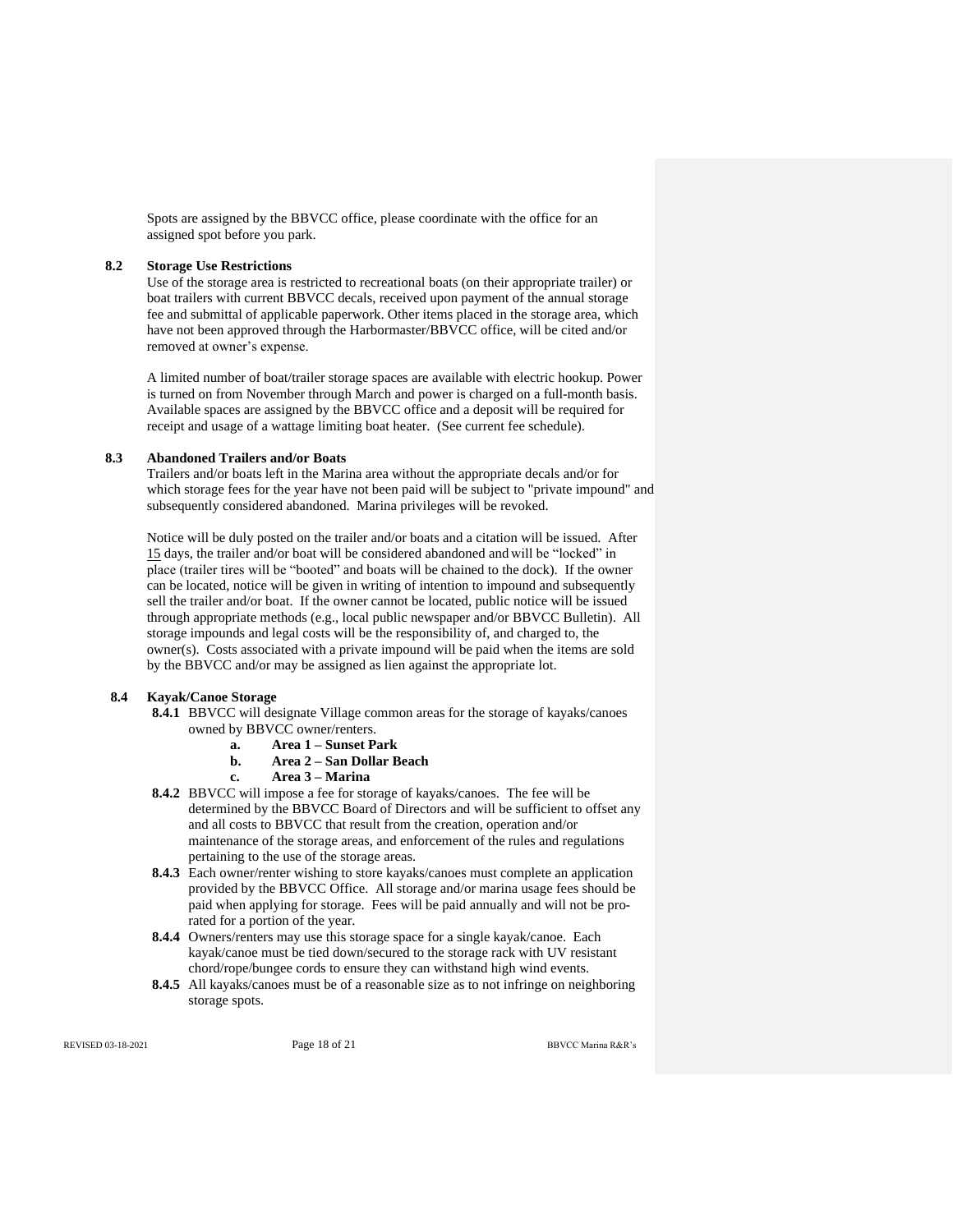- a. Oversize kayaks/canoes shall be considered on a case by case basis.
- **8.4.6** Storage space will be rented/renewed on an annual basis according to availability and on a first come, first served basis. If there are not spaces available, owner/renters will be put on a waiting list.
- **8.4.7** BBVCC shall not be held responsible for any loss or damage to kayaks/canoes or other items stored on BBVCC property.
- **8.4.8** Kayak/canoe storage is for the use of BBVCC owners/renters only.
- **8.4.9** The rental period for storage spaces will be from January 1, through December 31 each calendar year.
	- a. Renewal of storage spots shall take precedence over new storage requests.
- **8.4.10** BBVCC will distribute vinyl decals to all registered storage users to identify their kayaks/canoes. These vinyl decals should be affixed to each kayak/canoe in such a way that it is easily seen while being stored.
- **8.4.11** Any property found stored on or near a kayak/canoe storage racks and/or in or near the storage areas that is not approved, shall be removed at the owner's expense. Owners who have not paid the annual storage fee, and/or have not complied with the terms and conditions of these rules and regulations, shall be responsible for all removal, storage and related costs incurred by BBVCC.
- **8.4.12** Any kayaks/canoes that are not stored correctly or have been found to be in danger of damaging neighboring kayaks/canoes, will be removed and stored at the BBV maintenance building until the owners have been notified. Kayaks/canoes found loose of the storage racks prior to or immediately after high wind events, shall also be removed from the immediate area to prevent additional property damage.
	- a. If owners/renters do not or will not retrieve these kayaks/canoes within a reasonable timeframe, said property will be surrendered to the Village.

## **9. Fuel Dock**

### **9.1 Eligibility**

Use of the BBVCC fueling facility is for BBVCC marina members only (see Marina Member definition; Section 1.3). BBVCC Marina members desiring to contract with a fuel delivery service for the delivery of diesel fuel at the fuel dock must contact the Harbormaster for specific requirements.

### **9.2 Fuel Card Application**

Application for a BBVCC Fuel Credit Card is made through the BBVCC office with a non-refundable deposit. The applicant must complete a Gas Card Application prior to being issued a card. Fuel cards will be turned off at the end of each calendar year and only turned back on when the yearly Fuel Access fee has been paid. The fuel credit card will only be replaced (1) one time due to damage or if the card becomes demagnetized. Fuel charges are due within 30 days of charge made, regardless of invoice mail date. All owners with fuel card are encouraged to register for automatic payments for fuel charges to avoid interest/penalties.

### **9.3 Terms and Conditions**

Self-serve gas is a privilege available to marina members only (includes those members who have moorage in the general marina, private dock moorage, launch ramp privilege,

REVISED 03-18-2021 **Page 19 of 21 Page 19 of 21 BBVCC Marina R&R**'s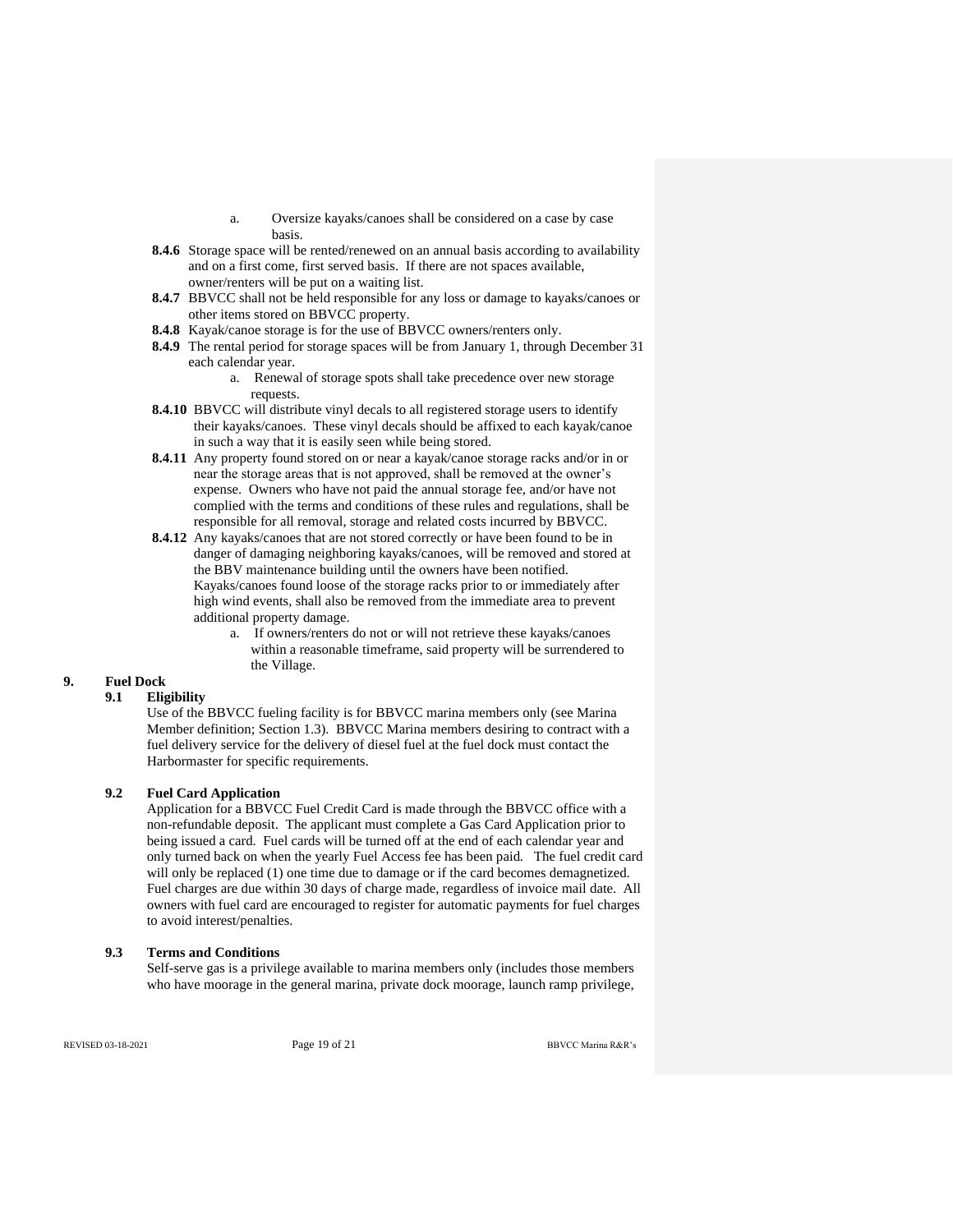and/or small boat moorage) in good standing. Fuel dock privileges are not to be transferred to non-marina members.

In using the self-serve system, the user agrees to abide by the posted operation instructions.

The BBVCC fuel credit card will be surrendered to the BBVCC office upon termination of marina privileges within 15 days of the termination.

### **9.4 Fuel Rates**

Fuel rates are set based on the current cost per gallon as delivered to BBVCC plus a fee per gallon to cover costs associated with the fuel facility and record keeping.

#### **9.5 Keys**

Fuel dock users, who have paid their marina users fee, also need to obtain a marina key from the BBVCC office. A key deposit is required (refer to current year's Fee Schedule).

## **10. Privately Owned Moorage**

### **10.1 Vessel Usage Restrictions**

Marina Rules & Regulations, as applicable, apply to owners/guests of private docks. A marina usage fee is required for all actively used private docks. As the marina is classified as recreational use only, no commercial boats may use the private marina.

#### **10.2 Decals**

Launch decals will be issued for boats meeting Section 3 and Section 7 criteria and with payment of the launch/marina usage fee.

### **10.3 Vacant Lots**

Parking is prohibited on vacant lots except for those adjacent to the marina that have a private dock. For these vacant lots, owners may park their vehicles when required to access or use their dock and or boat.

## **11. Guest Moorage**

## **11.1 Eligibility**

Limited temporary moorage for guests of BBVCC members and BBVCC house renters is available on a **first come reserved basis.** Slip space may be available on the first dock on the starboard side shortly after entering the marina channel next to the gas dock building. Vessels may not exceed fifty (50) feet. Vessels must not block access to the fueling and pump out docks. Signs at each end of the dock define the guest dock area.

Members of other Yacht Clubs that have a pre-arranged reciprocal agreement with the BBVCC Yacht Club are also welcomed to use the guest moorage. Reciprocal yacht club vessels are to fly their club burgee while in the marina and must reserve space ahead of time.

Birch Bay Village members who have Marina privileges (moorage, private dock, launch ramp, or small boat moorage) may NOT use the Guest Dock for moorage. Guest Dock usage is for use by guests of BBVCC members who are in good standing except that a

REVISED 03-18-2021 **Page 20 of 21 Page 20 of 21 BBVCC Marina R&R**'s